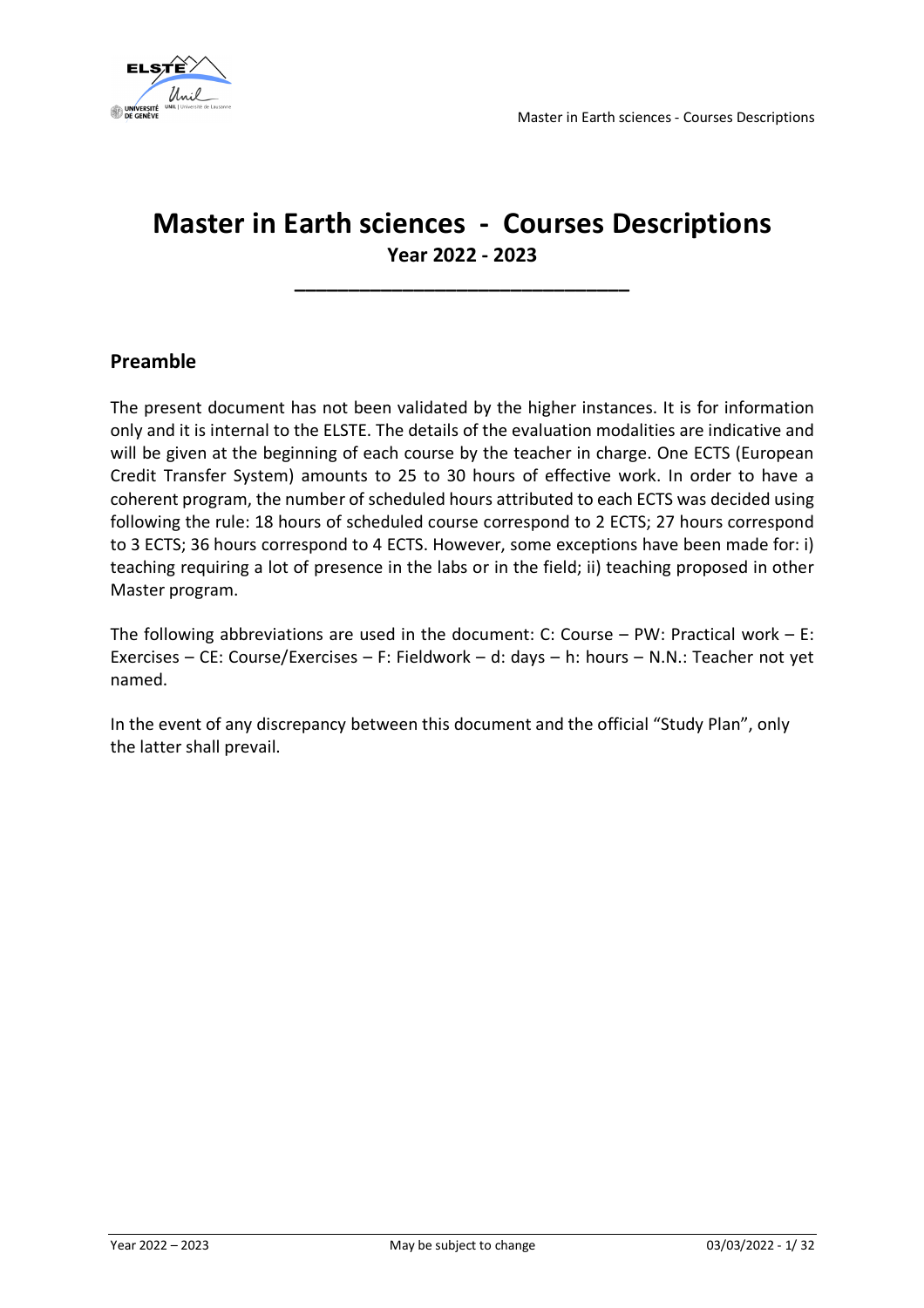

## **Structure of the Master in Earth sciences**

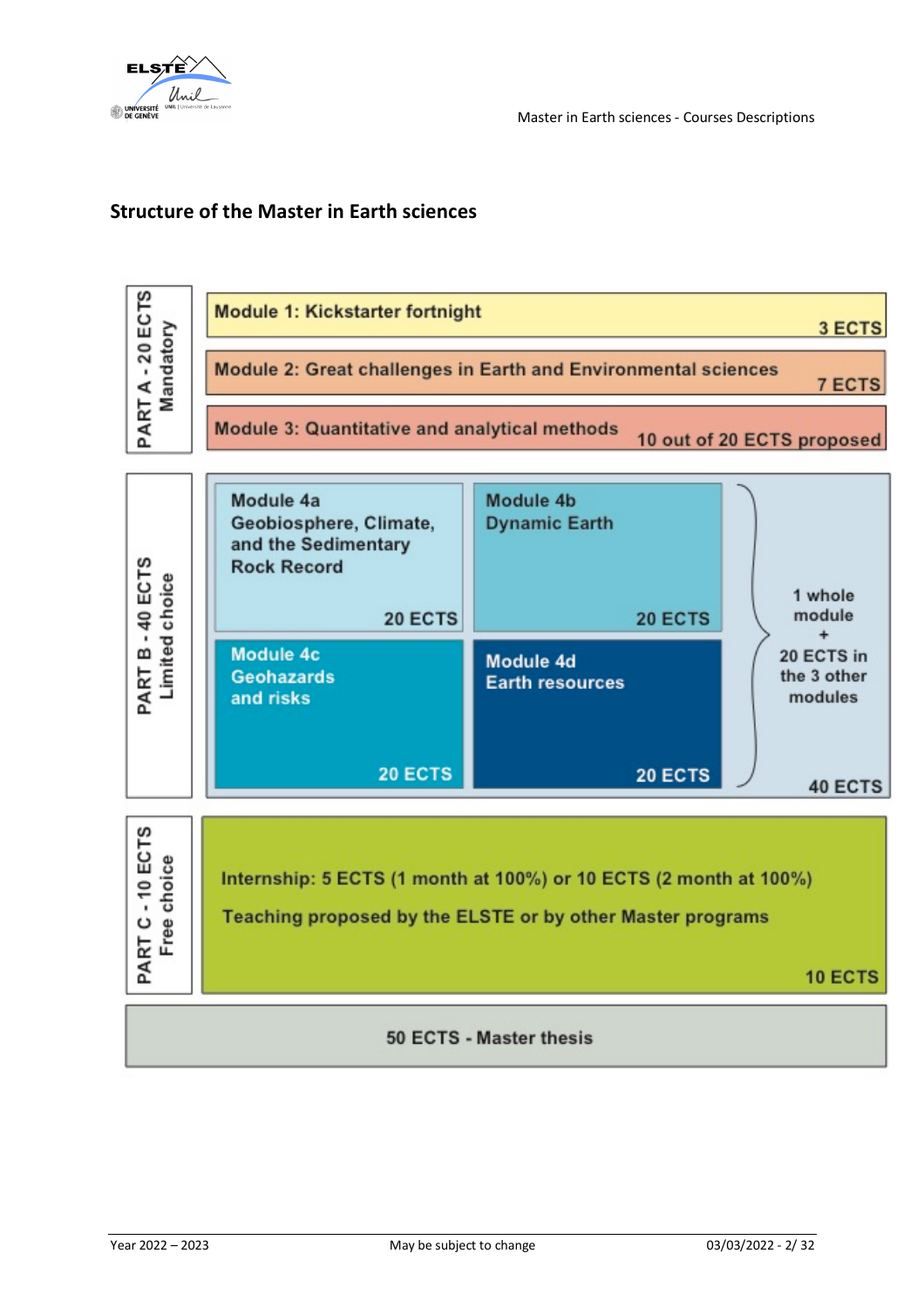

## **Module M1: Kickstarter fortnight**

No template needed as it is an introductory and equalizer course.

## **Module M2: Great challenges in Earth and Environmental sciences – Mandatory for all**

| <b>Great challenges in Earth and Environmental Sciences - M2</b>                                                                                                                                                                               |
|------------------------------------------------------------------------------------------------------------------------------------------------------------------------------------------------------------------------------------------------|
| Les grands défis en sciences de la Terre et de l'environnement                                                                                                                                                                                 |
| <b>Coordinators: Johanna Marin Carbonne and Luca Caricchi</b>                                                                                                                                                                                  |
| <b>Number of ECTS: 7 ECTS</b>                                                                                                                                                                                                                  |
| <b>Teaching mode:</b> $42hC + PW$ with personal work                                                                                                                                                                                           |
| <b>Semester: Spring</b>                                                                                                                                                                                                                        |
| Evaluation mode: Practical (final proposal + two presentations)                                                                                                                                                                                |
| Aims of the course                                                                                                                                                                                                                             |
| - Become familiarized with the Great challenges in Earth and Environmental Sciences relevant to society                                                                                                                                        |
| - Learn how to critically read and summarize scientific literature                                                                                                                                                                             |
| - Learn how to write a scientific proposal focused on research questions relevant to the topic of the course                                                                                                                                   |
| <b>Course description</b>                                                                                                                                                                                                                      |
| - 4 seminars on topics relevant to the Great Challenges                                                                                                                                                                                        |
| - 1 course on literature references and research of publications + soft skills on presentations                                                                                                                                                |
| - Reading and summarizing scientific literature                                                                                                                                                                                                |
| - Presentations by students using their choice of support (video, song, theatre, talk)                                                                                                                                                         |
| - Compilation and analysis of data in groups                                                                                                                                                                                                   |
| - Writing and presenting a proposal                                                                                                                                                                                                            |
| The formation and evolution of our planet occurred within a restricted range of biogeochemical conditions that finally<br>led to the blooming of life. Now, life and by inference our society face enormous challenges linked to environmental |
| pressure and the necessity to transition to a sustainable future. Earth scientists strive to pose the scientific bases to                                                                                                                      |
| understand how life evolved on our planet and will play a central role in tackling the Great challenges of modern society.                                                                                                                     |
| To actively impact on science and the development of a sustainable society, Earth science students need to learn how to                                                                                                                        |
| integrate multidimensional data and critically assess the wealth of available information.                                                                                                                                                     |
| Experts on selected topics will give presentations to introduce fundamental scientific questions, which remain                                                                                                                                 |
| unresolved (natural hazards, climate change, energy transition, deep life, planetary sciences, environmental stresses).                                                                                                                        |
| Selected, recently published literature will be critically assessed and presented by the students. During practical                                                                                                                            |
| sessions, students will learn to compile and integrate data with the aim of writing a proposal on the research required to                                                                                                                     |
| address one of these Great challenges.                                                                                                                                                                                                         |
| <b>Sequence of the course</b>                                                                                                                                                                                                                  |
| Teachers to be decided:                                                                                                                                                                                                                        |
| Introduction to the course + course on literature references + soft skills on presentations (3h)                                                                                                                                               |
| Four seminars on a topics (3h each)                                                                                                                                                                                                            |
| Reading group (3h)                                                                                                                                                                                                                             |
| Student presentations (6h)                                                                                                                                                                                                                     |
| Compilation and data integration (9h)                                                                                                                                                                                                          |
| Writing a proposal (9h)<br>Student presentations (9h)                                                                                                                                                                                          |
| Comments: Invited seminar by relevant experts will be organized, topics will change regularly.                                                                                                                                                 |
|                                                                                                                                                                                                                                                |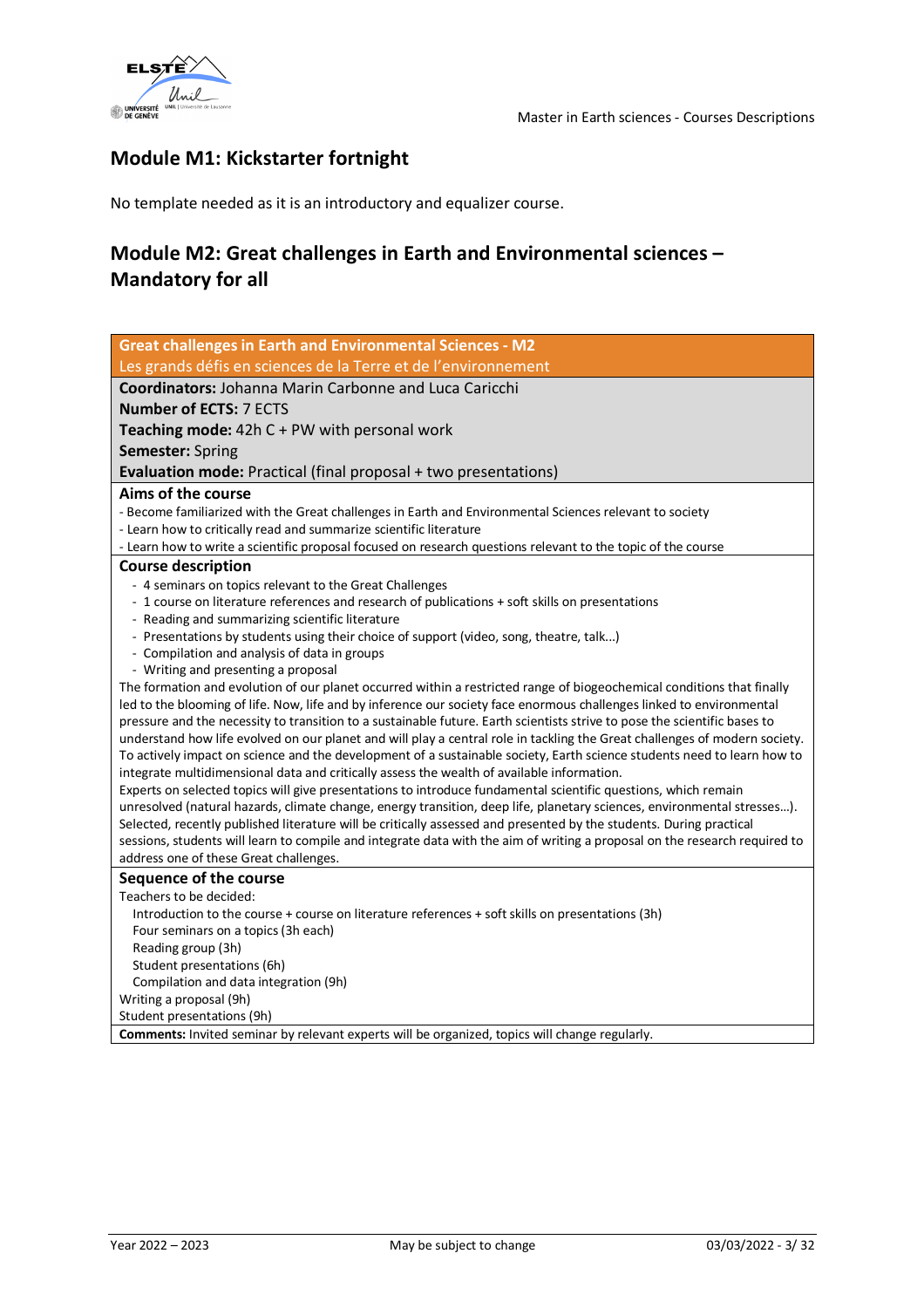

## **Module M3: Quantitative and analytical methods – Mandatory for all**

| Data sciences - Mandatory for all - M3                                                                                                                                                                                                                                                                                                                                                                           |
|------------------------------------------------------------------------------------------------------------------------------------------------------------------------------------------------------------------------------------------------------------------------------------------------------------------------------------------------------------------------------------------------------------------|
| Traitement quantitatif des données                                                                                                                                                                                                                                                                                                                                                                               |
| <b>Coordinators:</b> Thomas Sheldrake and James Irving                                                                                                                                                                                                                                                                                                                                                           |
| <b>Number of ECTS: 4 ECTS</b>                                                                                                                                                                                                                                                                                                                                                                                    |
| Teaching mode: $36hC + PW$ , 3h per week                                                                                                                                                                                                                                                                                                                                                                         |
| <b>Semester: Autumn and Spring</b>                                                                                                                                                                                                                                                                                                                                                                               |
| <b>Evaluation mode: Practical (exercises and project)</b>                                                                                                                                                                                                                                                                                                                                                        |
| Aims of the course                                                                                                                                                                                                                                                                                                                                                                                               |
| - Introduce students to computational methods for data analysis using programming languages such as R and Matlab<br>- Provide experience with a variety of techniques commonly used to characterize and assess geochemical and<br>geophysical data                                                                                                                                                               |
| - Develop techniques to interpret and assess causality in geological systems                                                                                                                                                                                                                                                                                                                                     |
| - Understand how subsurface model parameters can be estimated via inverse methods                                                                                                                                                                                                                                                                                                                                |
| <b>Descriptions of the course</b>                                                                                                                                                                                                                                                                                                                                                                                |
| Introduction to the quantitative analysis of geochemical, geophysical, and other data. Topics to be discussed include<br>classification and image analysis, uncertainty quantification, regression, and parameter estimation / inversion. Students<br>will learn how to deal with data-bias and non-uniqueness associated with limited and/or imperfect data sets, as well as<br>how to analyze large data sets. |
| Sequence of the course                                                                                                                                                                                                                                                                                                                                                                                           |
| T. Sheldrake (Weeks 1-6) - Statistical inference (18h C + TP).                                                                                                                                                                                                                                                                                                                                                   |
| • Data types and programming languages: Characterizing and describing data                                                                                                                                                                                                                                                                                                                                       |
| • Time series analysis: Stationarity, seasonality, trend smoothing, change points                                                                                                                                                                                                                                                                                                                                |
| • Regression: goodness of fit parameters, prediction and estimation                                                                                                                                                                                                                                                                                                                                              |
| • Multidimensional analysis: clustering, multidimensional scaling                                                                                                                                                                                                                                                                                                                                                |
| • Image analysis: Segmentation, boundary detection, vectors and rasters                                                                                                                                                                                                                                                                                                                                          |
| J. Irving (Weeks 7-12) – Parameter estimation and inversion (18h C + TP).                                                                                                                                                                                                                                                                                                                                        |
| • Model parameter estimation for overdetermined systems                                                                                                                                                                                                                                                                                                                                                          |
| • Ill-posed problems and the need for prior information                                                                                                                                                                                                                                                                                                                                                          |
| • Linear inverse problems with examples from geophysics                                                                                                                                                                                                                                                                                                                                                          |
| • Introduction to non-linear inversion                                                                                                                                                                                                                                                                                                                                                                           |
| • The Fourier transform and its application to data analysis and filtering                                                                                                                                                                                                                                                                                                                                       |
| Comments: Pre-requisites: Students should be familiar with programming languages and have taken the programming                                                                                                                                                                                                                                                                                                  |
| course in the Kickstarter fortnight if needed.                                                                                                                                                                                                                                                                                                                                                                   |

### **Simulating geological processes on computers and in the laboratory - M3** Simulation de processus géologiques

### **Coordinators:** Yury Podladchikov

**Number of ECTS:** 3 ECTS

**Teaching mode:** 27h PW + E

**Semester:** Autumn

**Evaluation mode:** Practical

### **Aims of the course**

- Learn to solve physically-based mathematical models with the computer

- Become accustomed with analogue modelling methods

### **Descriptions of the course**

This course consists of two main components: (1) students will develop programming skills and learn numerical techniques required to simulate physical and/or chemical processes on the computer using MATLAB (80%), (2) students will become accustomed with various analogue models used to simulate geological processes in the laboratory (20%). Part two will include Earth surface process modelling, phase equilibria and kinetic experiments in the laboratory, analogue modelling of volcanic ash settling and sandbox rift modelling.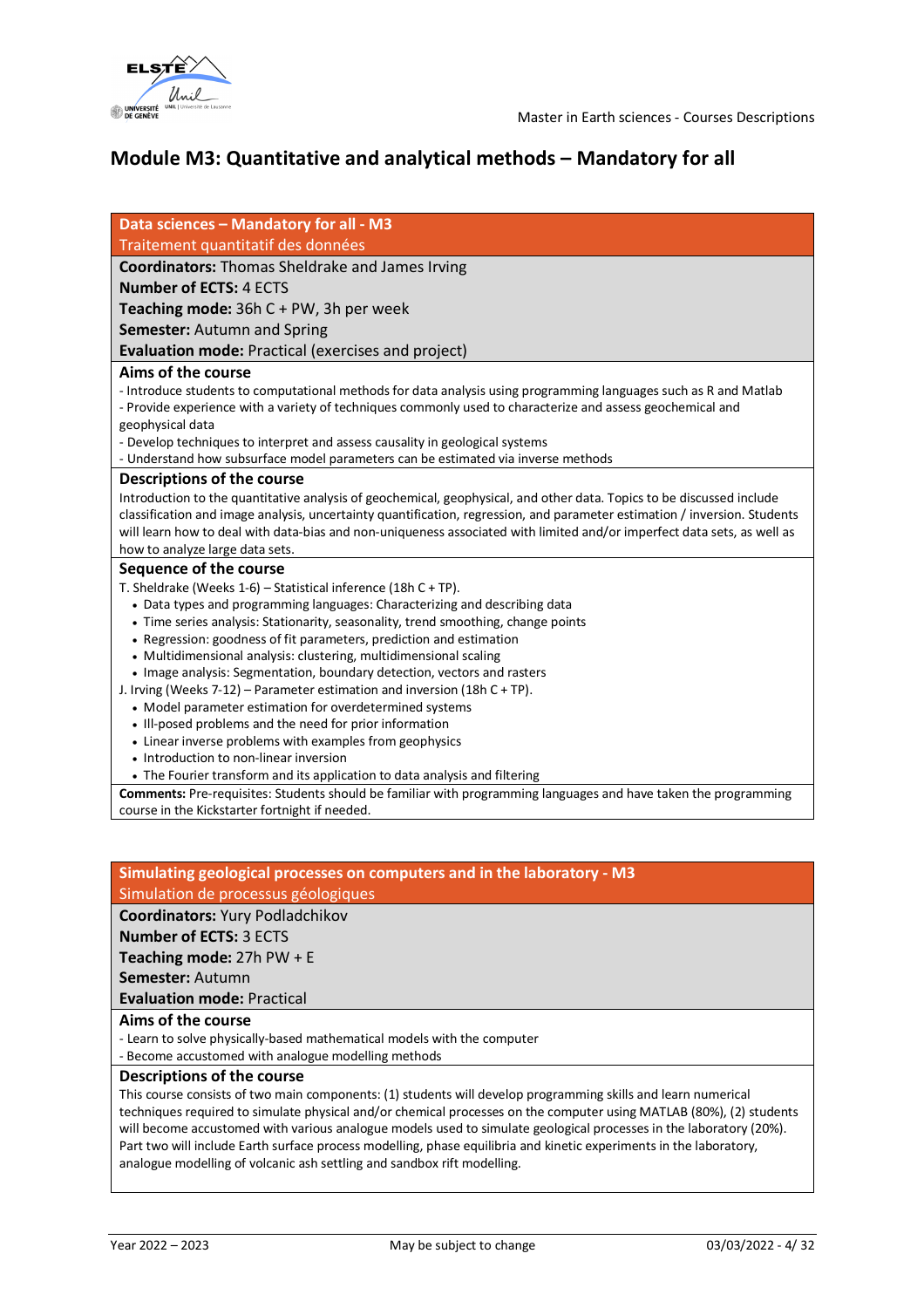

### **Sequence of the course**

- Y. Podladchikov (23h) computer based exercises
- S. Castelltort (1h) laboratory visit
- J. Ruch (1h) laboratory visit
- L. Baumgartner (1h) laboratory visit
- C. Bonadonna (1h) laboratory visit
- **Comments:** Laboratory visits will be conducted.

### **From outcrop to 3D model - M3** De l'affleurement au modèle 3D

**Coordinators:** Marc-Henri Derron

**Number of ECTS:** 3 ECTS

**Teaching mode:** 9h C, 18h PW + F

**Semester:** Autumn

**Evaluation mode:** Practical (reports)

### **Aims of the course**

- To combine classical fieldwork and recent technologies to analyze an outcrop
- To get a practical introduction to 3D data acquisition and processing (Lidar, SfM…)
- To build a virtual outcrop and produce a 3D geological interpretation
- To report in proper way the results of such analysis

#### **Descriptions of the course**

The course begins with a couple of days of fieldwork to investigate an outcrop. Geological features will be described, measured and mapped. Data from close-range remote sensing techniques (e.g. laser scanning, drone, hyperspectral imagery) will also be acquired in the field.

Then students will pass to a computer room for the rest of the course. They will learn to build a 3D model from pictures, to process Lidar data and work with 3D point clouds. All the data acquired in the field (and additional data such as borehole loggings if available) will be integrated into a 3D virtual outcrop.

Finally, a 3D geological model will be built, using various interpolators and geological criteria. Additional features will be then derived from this model. Depending on the site, that can be related to permeability and fluid circulation, slope stability, structural geology, engineering geology).

Students are expected to work independently outside of class hours.

### **Sequence of the course**

M.-H. Derron: fieldwork remote sensing techniques, 3D data processing, 3D geological modelling  $\rightarrow$  14 h

J.-L. Epard: fieldwork, geological analysis and interpretation, 3D geological modelling  $\rightarrow$  13h

**Comments: ---**

### **Methods of isotope analysis - M3** Méthodes d'analyses isotopiques

### **Coordinators:** Torsten Vennemann and N.N. *(U. Schaltegger successor)*

**Number of ECTS:** 3 ECTS

**Teaching mode:** 27h C + PW + personal work

**Semester:** Autumn – 2<sup>nd</sup> year

**Evaluation mode:** Practical (report)

### **Aims of the course**

- Learning about various methods of isotope analysis by mass spectrometry
- Instrument calibration for data acquisition, determination of precision and accuracy

- Reading and understanding of analytical protocols

### **Descriptions of the course**

- Introduction on mass spectrometry methods
- Lectures on various isotopic methods and key applications
- Laboratory tours
- Presentation of selected publications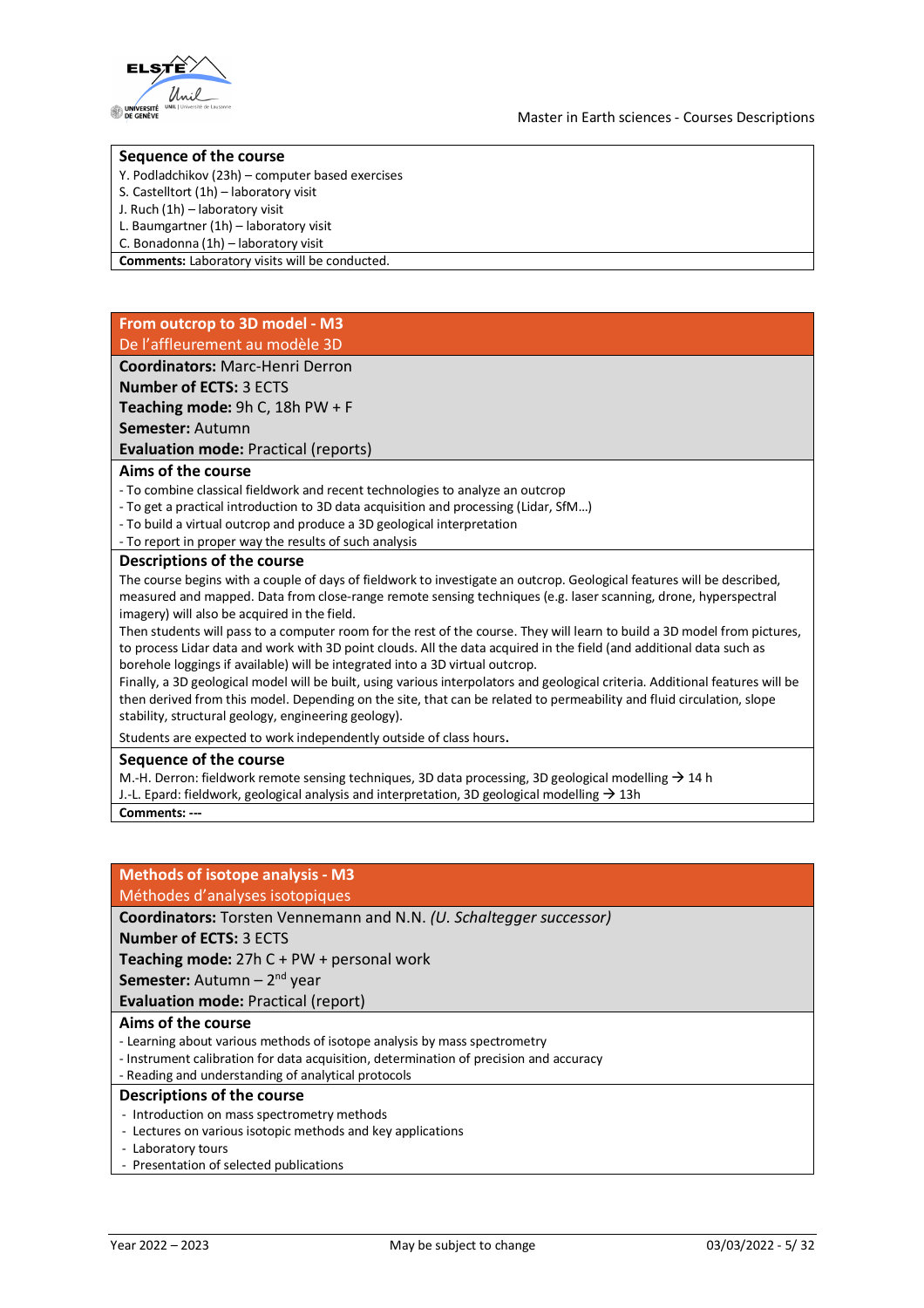

During this course, students will receive a complete overview of the principles and key applications of mass spectrometry for isotope analyses in rocks, minerals and solutions. Numerous instrumental aspects are described and laboratory visit of the various mass spectrometers hosted by UNIL and UNIGE will be organized. Sample preparation methods as well as the techniques of calibration via reference materials (standards), and the determination of precision and accuracy of individual methods will be presented and discussed.

Publications on recent development in isotope analyses will be selected and further presented by students.

#### **Sequence of the course**

J. Marin Carbonne: Introduction to mass spectrometry, standard calibration, precision and accuracy (3h)

N.N. *(U. Schaltegger successor)*: Sample preparation, in-situ sampling of solids vs solution analysis (3h)

A. Ulyanov: Inductively coupled plasma mass spectrometry (ICP-MS) (3h)

J. Marin Carbonne, A. Meibom: Secondary-ion mass spectrometry (SIMS) and NanoSIMS (3h)

M. Chiaradia: Chemical separation for radiogenic and heavy isotopes (3h)

N.N. *(U. Schaltegger successor)*: Thermal ionization mass spectrometry (TIMS) (3h)

R. Spikings: Gas source MS noble gas (3h)

T. Vennemann: Gas source MS stable isotope and clumped isotope measurements (3h)

All teachers: Student presentations (3h)

**Comments:** Specific lectures on instrumentation and applications will be given by the laboratory scientific expert responsible of instruments.

### **Chemical analyses and imaging techniques for major and trace elements - M3** Techniques d'analyses chimiques et d'imagerie électronique pour les éléments majeurs et traces

### **Coordinators:** Martin Robyr and Florence Bégué

**Number of ECTS:** 3 ECTS

**Teaching mode:** 49h C + PW

### **Semester:** Autumn

**Evaluation mode:** Practical (poster presentation)

### **Aims of the course**

- Learning the different techniques of chemical analysis and electronic imaging

- Electron probe micro-analyzer (EPMA)

- Scanning electron microscopy (SEM, CL, QEMSCAN)

- X-ray fluorescence (XRF)

### **Descriptions of the course**

The aim of this course is to apply complementary geochemical and imaging analytical techniques to investigate geological samples from bulk-rock to submicron scales. The necessary theoretical and practical bases to operate an electron microprobe, a scanning electron microscope, an XRF spectrometer, a cathodoluminescence microscope, Raman and a QEMSCAN are provided. A large part of the course is devoted to hands-on work, including sample preparation, training on the different machines, and data quality check. In order to evaluate the applicability, specificity and limitations of each technique, the same sample set is used throughout the course.

### **Sequence of the course**

**MEB (14h C+TP)**: P. Vonlanthen – at UNIL for UNIL students. In parallel at UNIGE for UNIGE students by R. Martini and A. Martignier.

**Microsonde (21h C+TP)**: M. Robyr: 14h for the theoretical courses at UNIL. The practice (7h) will be given at UNIL for UNIL students (M. Robyr) and at UNIGE for UNIGE students (F. Bégué).

**XRF (7h C+TP):** O. Reubi and A. de Haller at UNIL for all the students.

**Raman (3h C+TP):** O. Reubi at UNIL for all the students. Also the possibility at UNIGE.

**QEMSCAN (4h C+TP):** A. de Haller at UNIGE for all the students.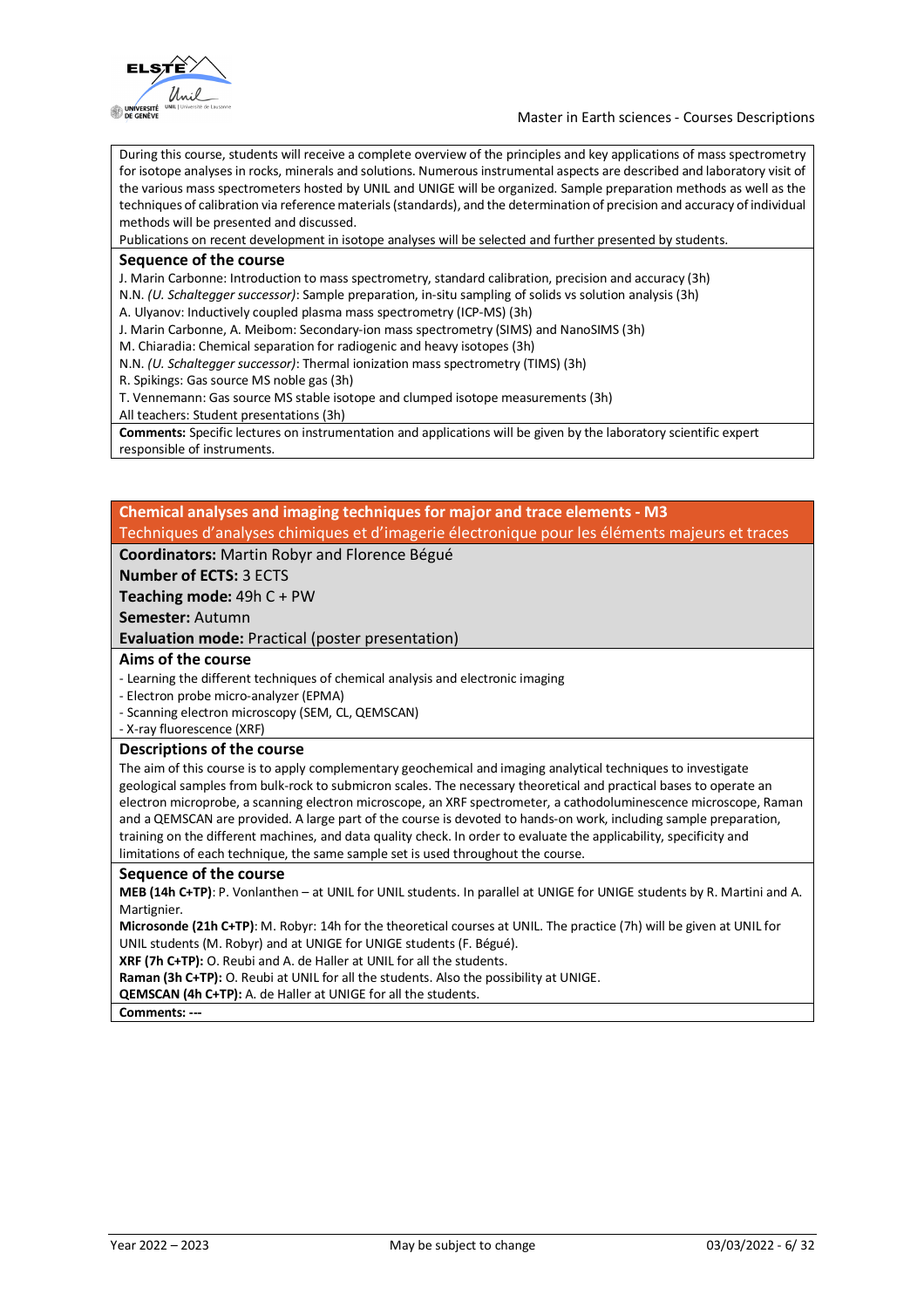



## **Module M4a: Geobiosphere, Climate and the Sedimentary Rock Records**

### **Life Evolving with Earth - M4a**

La Vie évolue avec la Terre

**Coordinators:** Allison Daley and Rossana Martini

**Number of ECTS:** 4 ECTS

**Teaching mode:** 36h C + PW

**Semester:** Autumn

**Evaluation mode:** Practical (Students presentations) and written exam

### **Aims of the course**

- Examine the interactions between life and the environment

- Explore examples throughout geological time showing how the evolution of life changed the abiotic world, and vice versa, how the environment can change the course of life's evolution

- Present the wide range of interdisciplinary tools that can be used for studying life's evolution

### **Descriptions of the course**

This course revolves around two main themes: (1) The interactions between life and the abiotic environment; and (2) The interdisciplinary nature of studying life's evolution. A selection of examples from throughout geological time will be explored to show how the evolution of life can have drastic effects on the surrounding environment, and that vice versa, the nature of the abiotic environment can influence the evolution of life. These interactions and feedback loops occur at the micro-scale, macro-scale and global scale, and studying them brings a deeper understanding of major geological events in Earth's history and perspective on modern environmental crises. Research in paleoenvironmental geology is interdisciplinary, and this course showcases the wide variety of tools and approaches employed, including paleontological and paleoecological data, sedimentological proxies, and geochemical tracers. Teaching methods include seminars and student-led learning activities, such as computer modelling, laboratory experiments, and student presentations.

### **Sequence of the course**

- A. Daley (3h): Introduction to the course. A look at the breadth of techniques used to extract information from fossils and reconstruct their preservation processes, and why it is critical to understand taphonomy when interpreting the incredible record of "fossil lagerstätten" – sites with exceptional preservation in fossil quality or quantity (case studies: eukaryote evolution, Ediacaran biota, the Cambrian Explosion).
- J. Marin Carbonne (3h): Precambrian life evolution, including microbial life and especially stromatolites.
- R. Martini (6h): Time dimension analysis in the study of sedimentary successions and paleogeographic implications. Case study of benthic foraminifera and their evolution from Carboniferous to Triassic.
- A. Daley (3h): Paleoecological concepts, examining the biological, physical, and chemical factors that shape communities of organisms in different environments, with case studies throughout the Phanerozoic.
- E. Samankassou (6h): Modern and ancient reef systems, and their evolution and distribution throughout geological time.
- J. Spangenberg (6h): Geochemical signature of life, including biomass in the marine and terrestrial environment; productivity and chemical makeup of sedimentary organic matter; from chemistry of life forms to preserved hydrocarbon biomarkers in rocks.
- S. Le Houedec (3h): The influence of the seawater geochemistry on biomineralization, e.g. impact of Mg/Ca, S and P concentration changes during the Phanerozoic on biomineralization.
- T. Adatte (6h): Major extinction events and their documentation in sedimentary archives to better understand the interactions between life and environment. Case studies: end Ordovician, end-Devonian, Permian-Triassic, Triassic-Jurassic, Cretaceous-Paleogene mass extinctions and Paleocene-Eocene events.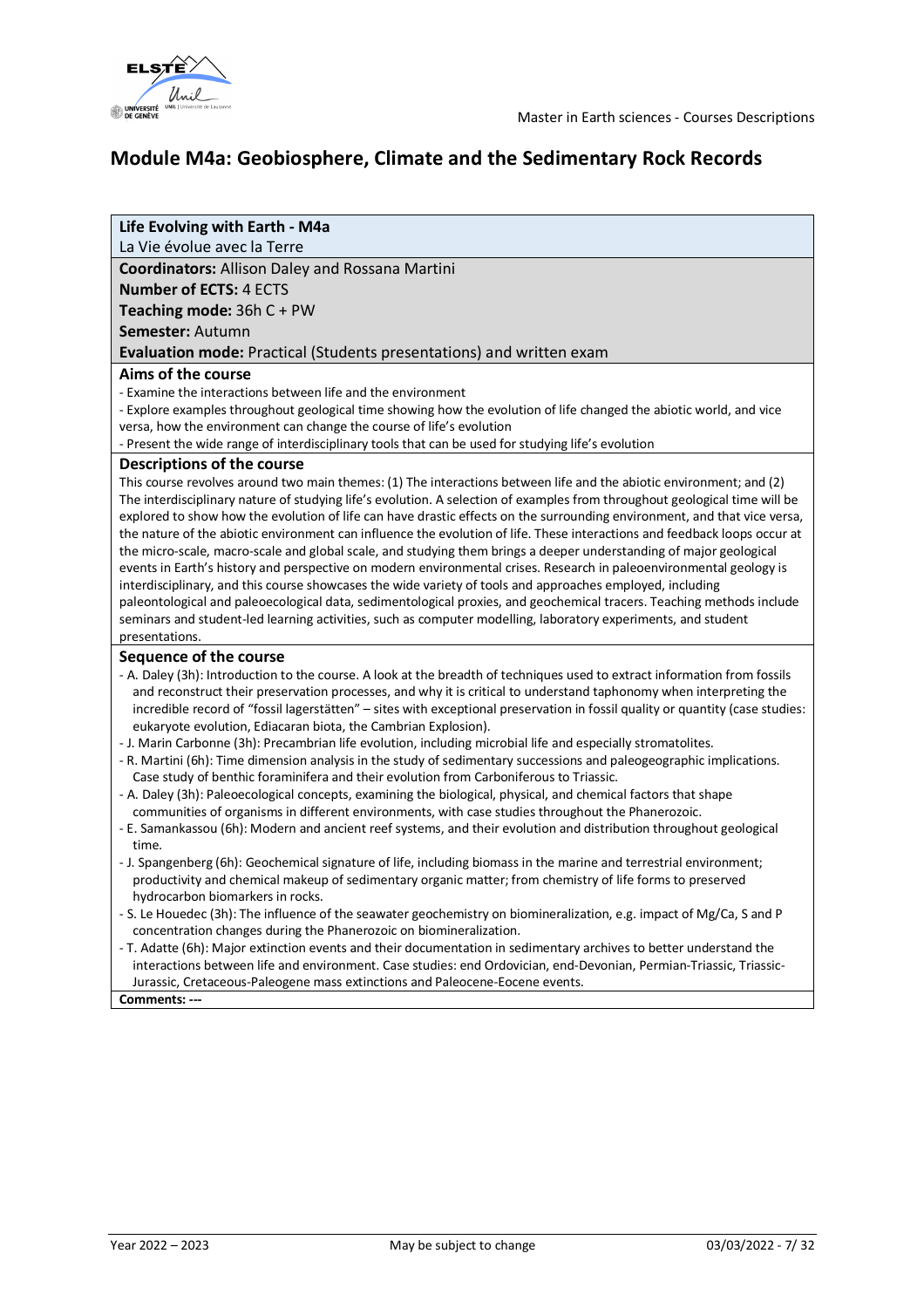

| Climate and Paleoclimate: from deep time to the Anthropocene - M4a                                                         |
|----------------------------------------------------------------------------------------------------------------------------|
| Climat et paléoclimat: des temps anciens à l'Anthropocène                                                                  |
| Coordinators: Samuel Jaccard and N.N. (D Ariztequi successor)                                                              |
| <b>Number of ECTS: 4 ECTS</b>                                                                                              |
| Teaching mode: 36h C+PW                                                                                                    |
| <b>Semester: Spring</b>                                                                                                    |
| Evaluation mode: Oral presentation and written exam (report and exercise)                                                  |
| Aims of the course                                                                                                         |
| - Interpret evidence of past climate change based on climate indicators and/or proxy reconstructions gleaned from          |
| geological climate archives                                                                                                |
| - Critically assess hypotheses underlying climate variability in the past                                                  |
| - Compare the magnitude and rates of past changes in the carbon cycle, ice sheets dynamics, water cycle and ocean          |
| circulation with observations and predictions for climate change in the near and distant future                            |
| <b>Descriptions of the course</b>                                                                                          |
| The climate and paleoclimate course will explore how the major aspects of the earth's climate system have evolved in       |
| the past, and the driving forces and feedbacks for these changes. The major topics include the earth's atmospheric CO2     |
| concentration and mean temperature, ocean circulation, the size and stability of ice sheets and sea level, as well as      |
| variations in the water cycle. These past changes and their feedbacks will be considered in the context of anthropogenic   |
| climate change.                                                                                                            |
| Sequence of the course                                                                                                     |
| - Overview of the main climate archives and proxies (S. Le Houedec) - 3h                                                   |
| - Evolution of the global carbon cycle across time (long and short term regulation and feedbacks of atmospheric $CO2$ ) (S |
| Jaccard/M Galvez) - 3h                                                                                                     |
| - Proterozoic Glaciations (Snowball Earth) (S. Jaccard/M. Ovtcharova) - 3h                                                 |
| - Climatic Change and faunal evolution: case study of mass extinction at the Permian-Triassic boundary (R Martini/M.       |
| Ovtcharova) - 3h<br>Global anoxic events: case studies from the Cretaceous (T. Adatte) - 3h<br>$\frac{1}{2}$               |
| Cenozoic CO <sub>2</sub> and Paleocene/Eocene Thermal Maximum (PETM) (S. Jaccard) - 3h                                     |
| - Pliocene - permanent El Nino, onset of Northern Hemisphere Glaciation (S. Jaccard) - 3h                                  |
| - Orbital- and millennial-scale CO <sub>2</sub> variability during the Pleistocene (S. Jaccard/P. Blaser) - 3h             |
| - Reconstructing climate change from continental archives (NN D Ariztegui successor) - 3h                                  |
| - Tropical climate evolution based on coral archives (E. Samankassou) - 3h                                                 |
| - Holocene climate reconstructions based on tree rings (M. Stoffel) - 3h                                                   |
| - Perspectives on the Anthropocene (T. Adatte) - 3h                                                                        |
| Comments: The course work will include reading of literature, seminar talks and discussions. The first 3 lectures will     |
| provide the basic framework for the course. The lecturers will also provide supplementary information on the individual    |
| topics and background introduction on proxies used in the individual studies throughout the course.                        |

**Surface processes and depositional environments from source to sink (SURFPRO) - M4a** Processus de surface et environnements de dépôt sédimentaires des sources aux bassins

**Coordinators:** Sébastien Castelltort and Elias Samankassou

**Number of ECTS:** 4 ECTS

**Teaching mode:** 36h C + E

**Semester:** Autumn

**Evaluation mode:** Practical (Presentations, exercises, essays/reports), and written exam

### **Aims of the course**

- Acquire essentials of modern source-to-sink (S2S) analysis: 1) history of the approach (from all-eustatic sequence stratigraphy to tectonic geomorphology, numerical landscape evolution models, sediment budgets and signal propagation), 2) physical processes: terminology and key orders of magnitude for tectonic, climatic and autogenic signals in the erosional zone, transfer subsystem and depositional sink, 3) theory (diffusion) and examples of signal propagation, 4) gains, limitations and challenges of the S2S approach

- Acquire advanced and state-of-the-art knowledge and interpretation skills in sedimentological, stratigraphic and geomorphological analysis of major depositional environments of the S2S system, both in the clastic and carbonate domains

- Acquire essentials of the physical, chemical and mineralogical processes characteristic of sedimentary basin evolution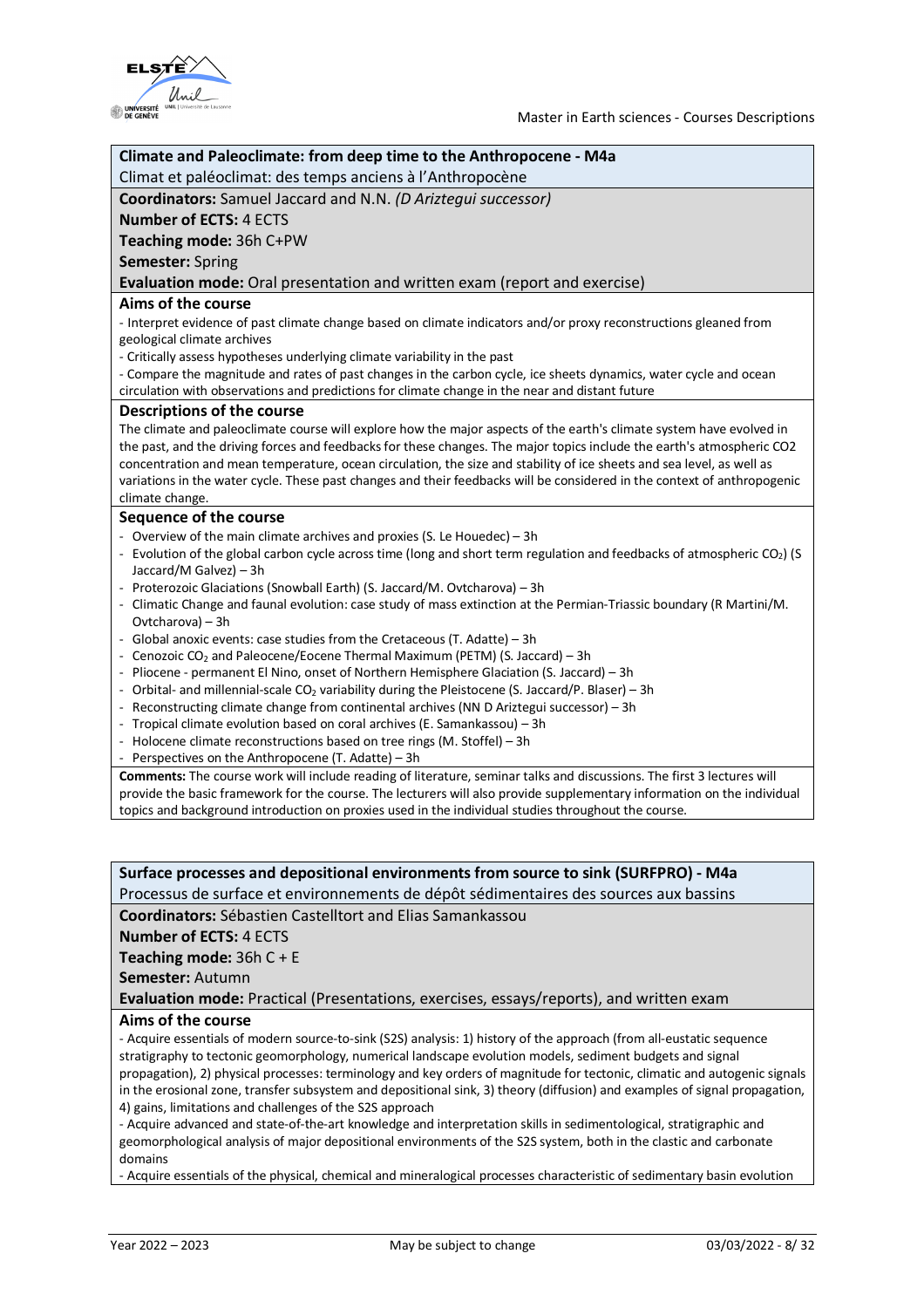



### **Descriptions of the course**

This course is designed to bring students to the expert level in a modern approach of sedimentary geology. In part 1 of the course, we will learn the history, and main concepts and applications of source-to-sink analysis, which is the new paradigm for the interpretation of the stratigraphic record. This part notably allows students to merge the last advances in geomorphology with classical stratigraphy in a "systems" approach of sediment routing systems. In part 2, we will focus on essential carbonate depositional environments of the source-to-sink systems and study carbonate production, carbonate accumulation and carbonate budgets in response to sea level, climate and tectonics. In part 3, a focus is made on the mechanical and mineralogical evolution of sedimentary basins and how can subsidence and burial be estimated. This last part is essential for the understanding of the processes that control the creation of space for sediment accumulation.

At the end of this course, students are ideally prepared to tackle research and project-leading in sedimentary geology, in the frame of their master's thesis, a PhD thesis in surface processes, carbonate sedimentology and sedimentary geology, or in industry.

The course is delivered through frontal lectures, exercises, and practicals, but also uses peer instruction and flipped classroom modules. Students get exposed to new knowledge not taught in the bachelor, directly linked with the research developed by the academics involved. Through homework and exercises, the course also helps develop

autonomous work, scientific methodology, independent thinking and written and oral presentation skills.

#### **Sequence of the course**

Part 1: Surface processes from Source-to-Sink: main concepts of erosion, transport and deposition (surface processes), signal propagation (steady state, response time) in response to climate and tectonic perturbations. Essentials of weathering, soil formation and paleosoil records of past perturbations.

- S. Castelltort, 4x3h
- E. Verrecchia, 1x3h

*Assignment: reading and presenting papers, exercises, report.*

**Part 2: Carbonate Depositional Environments: A Source-to-Sink approach.** Main concepts of carbonate facies,

carbonate production and accumulation, carbonate budgets in response to past sea level, tectonic and climatic changes. • E. Samankassou, 4x3h

*Assignment: reading and presenting papers, exercises, report.*

### **Part 3: Sedimentary basins**

- G. Simpson, 1x3h, Mechanisms of subsidence through extension, cooling, and flexure (including isostasy)
- T. Adatte, 1x3h, estimating burial with organic matter and mineralogical transformations
- R. Spikings, 1x3h, estimating burial with thermochronological methods

*Assignment: reading and presenting papers, exercises, report.*

**Comments: ---**

### **Sedimentology analytics - Collecting, Interpreting and Presenting Field Data - M4a** Récolte - analyse, interprétation et présentation des données de terrain en sédimentologie **Coordinators:** Thierry Adatte and Rossana Martini **Number of ECTS:** 4 ECTS **Teaching mode:** 28h PW + F and personal work **Semester:** Spring **Evaluation mode:** Written report and oral presentation **Aims of the course** The course aims to provide hands-on experience with sampling strategies and analytical methods used in sedimentology, including mineralogical and geochemical techniques. This practical course will allow the students to plan and conduct fieldwork, apply lab techniques on the samples that they collected themselves in the field, and analyse the data to interpret the results. **Descriptions of the course**

The course consists of a short\* theoretical introduction to the analytical methods and practical hands-on work in the laboratories at the University of Lausanne.

- In the field: section logging, collection of samples and sedimentological interpretation.
- In the lab: sample preparation, mineralogical and geochemical analyses, use of different analytical tools (e.g. XRD, XRF, stable isotopes, organic matter by Rockeval, granulometry).
- Treatment and interpretation of the data.
- Presentation of results.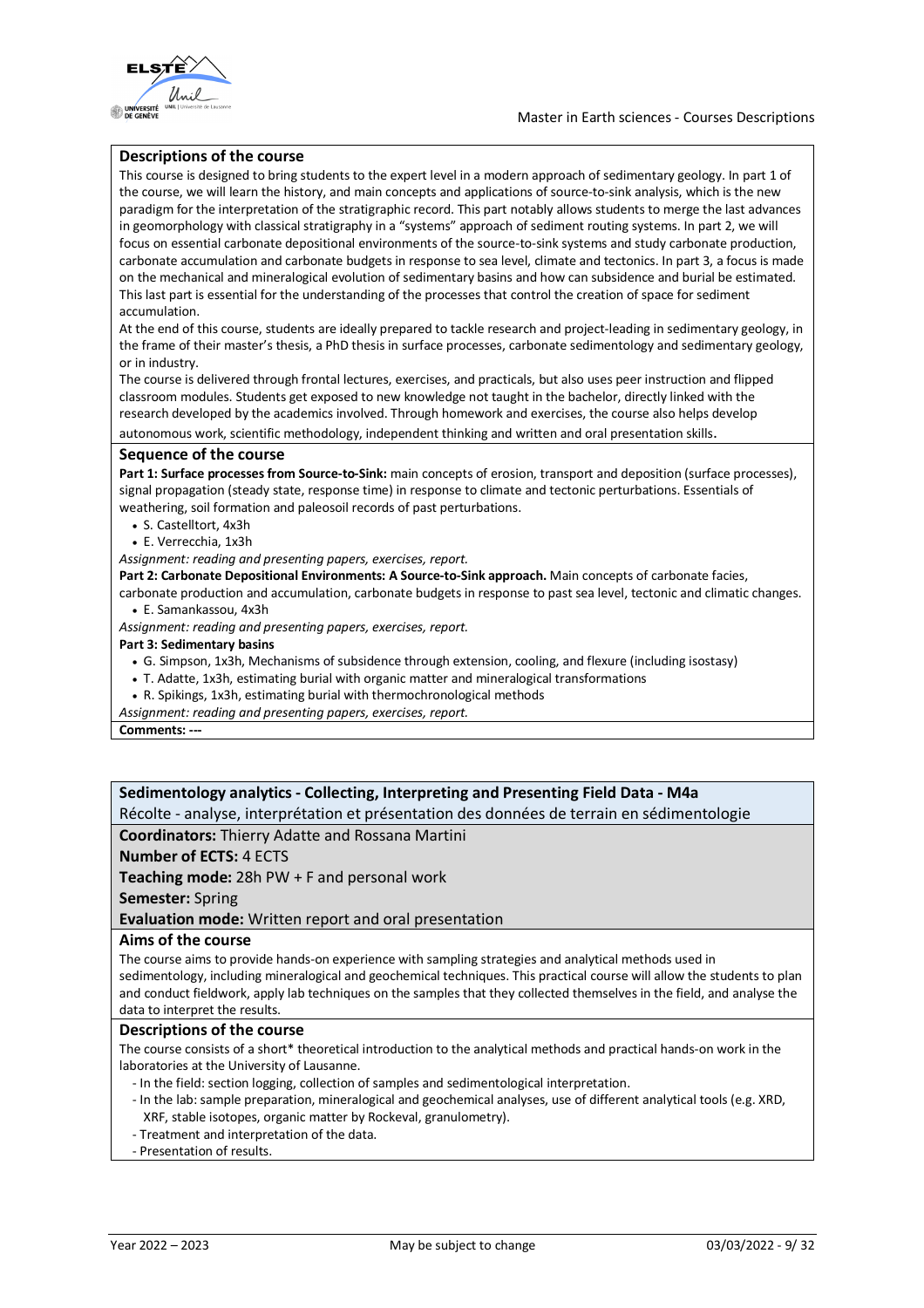

\* *The theoretical part of most of the analytical techniques proposed in this practical course will have already been introduced in the "Chemical analyses and imaging techniques for major and trace elements" course of the Quantitative and analytical methods module during the Fall semester, which is a prerequisite of this course.*

#### **Sequence of the course**

#### - **Fieldwork -** 8h all together:

- T. Adatte, E. Samankassou, J. Marin Carbonne, R. Martini. One fieldwork day in the Jura Mountains including section logging and sample collection.
- **Lab analyses** 20h as follows:
- T. Adatte and J. Marin Carbonne: preparation lab (4h) / T. Adatte: XRD-Rockeval (4h) / O. Reubi: XRF preparation (3h) / J. Spangenberg: Organic Carbon isotopes (3h) / T. Vennemann: carbonate isotopes (3h) / E. Verrecchia: granulometry (3h).
	- a. Preparation of the samples for analyses (crushing, grinding, etc.). Short recap to the analytical methods used. Sample preparation of fusion disks and powder tablets for X-ray fluorescence and X-ray diffraction analyses.<br><sup>13</sup>C/<sup>12</sup>C and <sup>18</sup>O/<sup>16</sup>O carbonate stable isotopes. Organic matter analyses (Rockeval, <sup>13</sup>C/<sup>12</sup>C). Laser gr
	- b. Processing and interpretation of the data.

**Comments:** This practical course has to be planned during the spring semester following the course *"Chemical analyses and imaging techniques for major and trace elements"* (autumn semester, Module 3) which is a pre-requisite.

### **Sedimentology, Climate, Paleontology and Geomorphology Field Camp (SedClimPal-Camp) – M4a**

Camp de terrain de sédimentologie, climatologie, paléontologie et géomorphologie

**Coordinators:** Sébastien Castelltort and Allison Daley

**Number of ECTS:** 4 ECTS

**Teaching mode:** 12d F

**Semester:** Spring

**Evaluation mode:** Field report handed in at the end of the camp

### **Aims of the course**

You know the saying: "The best geologists have seen the most rocks".

- Examine rock sections in the field to interpret sedimentological and paleontological data in order to reconstruct paleoenvironment, paleoclimate, and taphonomic history

- Independent field exercises describing sections to interpret their depositional setting, post-depositional processes and paleontological content

- Exposure to an exhaustive range of clastic and depositional environments from source-to-sink (proximal alluvial, fluvial, marine, shelf, slope, basin)

- Examine 2D sections for stratigraphic geometries and relationships with tectonic deformation

- Train observational and deductive skills, including hypothesis framing and testing

### **Descriptions of the course**

Interdisciplinary field camp studying various aspects covered during the courses of this module. There are two main parts of this camp, and the students also work several days on the field in autonomy without the teachers. The ELSTE master's program offers one of the world's best field experiences for students.

**Clastic and carbonate sedimentary record of climate and tectonics in the field**

S. Castelltort, others *- Duration: 6 days*

Annually alternating between :

- 1. Tremp-Ainsa-Jaca-Zumaya (Spain)
- 2. Dignes (France)
- 3. Other possible areas (e.g. Sardinia, Dolomites)

The students examine sedimentary facies and stratigraphic relationships in relation to climate and tectonics, from source-to-sink. Usually the settings chosen are in peripheral foreland or in extensional basins. In addition to disciplinary knowledge and observational skills, a focus is given to deductive thinking and high-level interpretational competences The course is shared with Geneva  $3^{rd}$  year bachelor students, and students are asked to work in multilevel/multidisciplinary teams to develop their ability to collaborate.

### **Paleontology in the field**

A. Daley, T. Adatte, others - *Duration: 6 days*

Examination of exceptionally preserved fossil localities in southern Germany (Holzmaden and Solnhofen) to contrast and compare their preservation processes, fossil content, and environment of deposition. Examination of the Nördlinger Ries impact crater to examine how this event affect the paleoecology and structure of the community, and the recovery processes after the impact.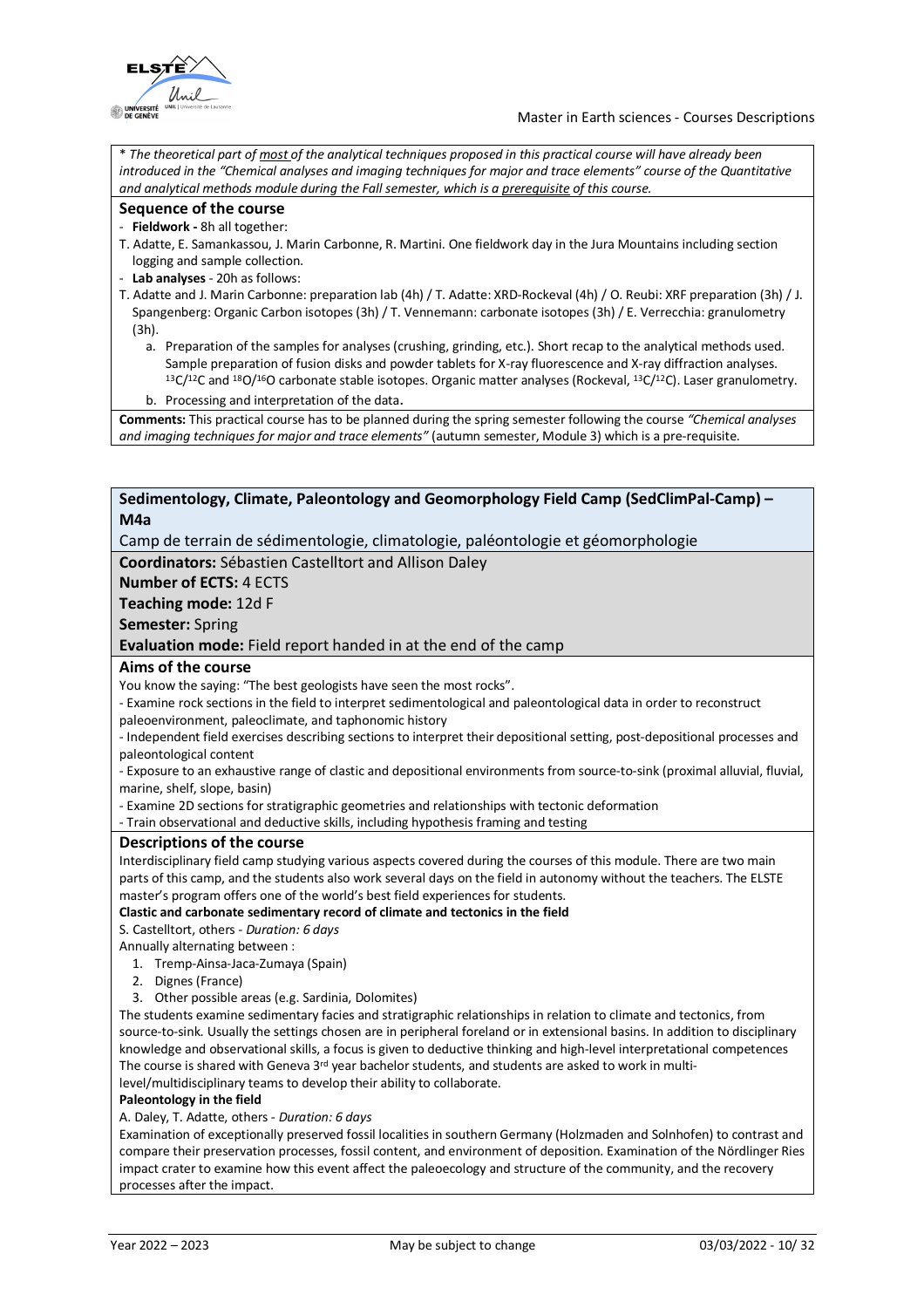

### **Sequence of the course**

The structure of each field course and temporal order of the teachers is highly dependent on the visited and studied areas which may vary from one year to another. The teachers are normally present at all times and deliver different expert perspective on all outcrops. Field days are normally from 8am to 7pm and may require a good physical condition.

- S. Castelltort: clastics, geomorphology, tectonics and climate relationships
- A. Daley: paleontology, evolution, impact of extreme events
- T. Adatte: carbonate, paleoclimate, extreme events and crises
- S. Girardclos: clastics, lacustrine sedimentology and limnogeology, quaternary geomorphology
- S. Jaccard: paleoclimate, paleoceanography, isotope and geochemical proxies
- E. Samankassou: carbonate sedimentology and stratigraphy, paleontology
- M. Stoffel: landslides and glacial geomorphology, quaternary geology and paleoclimate, dendrochronology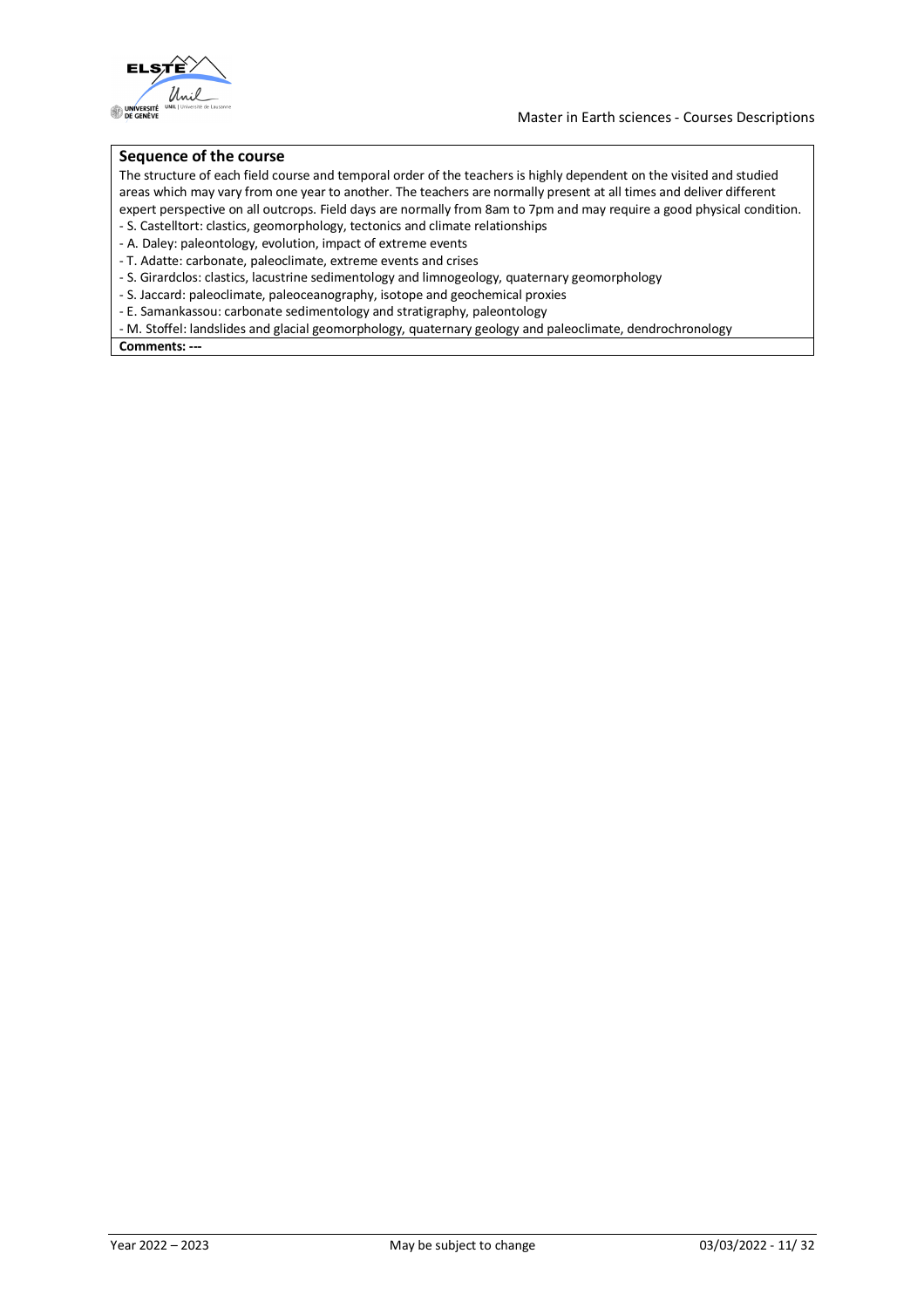

## **Module M4b: Dynamic Earth**

| Physical-chemical mechanisms of geological processes - M4b                                                              |
|-------------------------------------------------------------------------------------------------------------------------|
| Mécanismes physico-chimiques des processus géologiques                                                                  |
| Coordinators: Stefan Schmalholz and Lukas Baumgartner                                                                   |
| <b>Number of ECTS: 4 ECTS</b>                                                                                           |
| Teaching mode: 36h C + PW (3h per week)                                                                                 |
| Semester: Autumn                                                                                                        |
| <b>Evaluation mode: Practical</b>                                                                                       |
| Aims of the course                                                                                                      |
| - Understand the basic concepts of continuum mechanics                                                                  |
| - Understand the basic concepts of thermodynamics                                                                       |
| - Understand the mechanisms of rock deformation (fluid and solid behavior)                                              |
| - Understand the mechanisms of heat transfer                                                                            |
| - Understand the mechanisms of metamorphic reactions, including melting                                                 |
| - Understand fundamental mechanisms of porous flow, including reactive transport                                        |
| - Obtain ability to solve/analyze first-order geological questions (educated guess; TP)                                 |
| - Obtain ability to quantify geological processes with mathematical models (TP)                                         |
| - Know dimensionless numbers relevant for geological processes                                                          |
| - Application of theoretical concepts to geodynamic processes                                                           |
| Descriptions of the course                                                                                              |
| The course teaches the basic physical and chemical mechanisms underlying geological processes. These mechanisms are     |
| explained with the concepts of continuum mechanics and non-equilibrium thermodynamics. The fundamental equations        |
| of continuum mechanics and thermodynamics are explained. These basic equations are applied in the context of fluid      |
| and solid mechanics, heat transfer, metamorphic processes, melting, kinetics, porous flow, volcanic eruptions and large |
| scale geodynamic processes.                                                                                             |
| The concepts and equations are applied in TP and homework exercises to investigate and quantify geological processes    |
| by using dimensionless numbers, analytical solutions, numerical simulations, metamorphic phase diagrams etc.            |
| Sequence of the course                                                                                                  |
| 1. Fundamental continuum mechanics and thermodynamic concepts (S. Schmalholz and L. Baumgartner)                        |
| 2. Dimensional analysis applied to geological processes (S. Schmalholz)                                                 |
| 3. Fluid mechanics: viscous flow, including folding, shear zones etc. (S. Schmalholz)                                   |
| 4. Heat transfer: conduction, advection, convection, production etc. (S. Schmalholz)                                    |
| 5. Solid mechanics: elasticity and fracture mechanics, including flexure (S. Schmalholz)                                |
| 6. Equilibrium thermodynamics: melting, solidification, latent heat (L. Baumgartner or O. Müntener)                     |
| 7. Non-equilibrium thermodynamics: basic concepts, kinetics etc. (L. Baumgartner)                                       |
| 8. Flow in porous media: porous convection, melt migration (Y. Podladchikov or O. Müntener)                             |
| 9. Fluid/melt migration by porosity waves and reactive transport (Y. Podladchikov or S. Schmalholz)                     |
| 10. Volcanic eruption trigger mechanisms (L. Caricchi)                                                                  |
| 11. Application to geodynamic processes: Mantle convection, plate driving forces, subduction initiation (S. Schmalholz) |
| 12. Application to geodynamic processes: Mountain building processes and rock exhumation (S. Schmalholz)                |
| Comments: ---                                                                                                           |
|                                                                                                                         |

| Geophysics across scales - M4b                             |
|------------------------------------------------------------|
| Géophysique à différentes échelles                         |
| Coordinators: György Hetényi                               |
| <b>Number of ECTS: 4 ECTS</b>                              |
| <b>Teaching mode:</b> $36hC + PW$ (3h per week)            |
| Semester: Autumn                                           |
| <b>Evaluation mode: Practical (exercises and homework)</b> |
| Aims of the course                                         |
| - Understand the broad range of geophysical methods        |
|                                                            |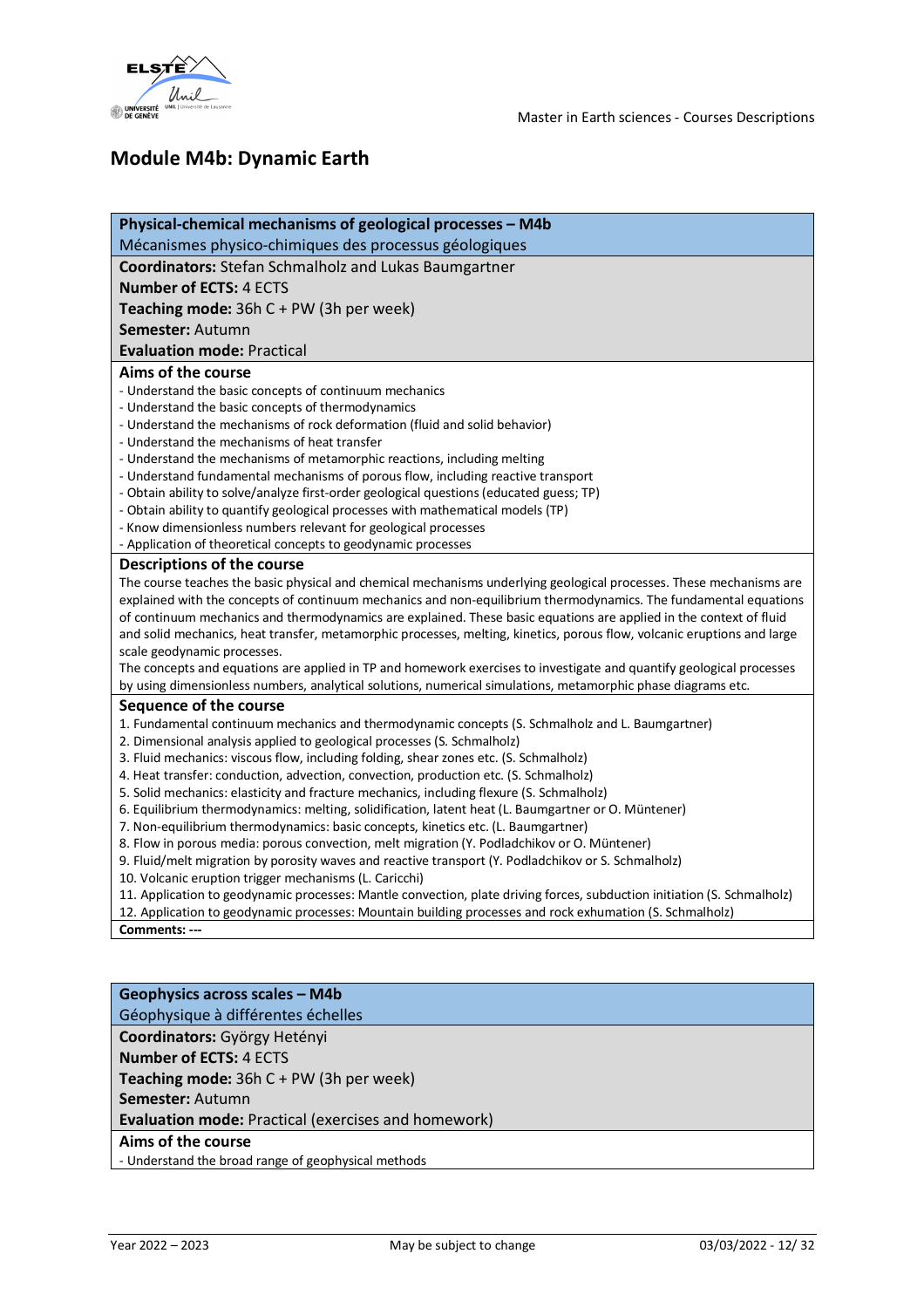

- Understand the variability in spatial and time scales of geophysically imageable structures and geophysically constrainable processes

- Understand the suitability and limitation of various methods in solving geoscience problems
- Understand the complementarity of methods and the need to apply them jointly
- Obtain ability to solve/quantify geophysical problems with programming tools, incl. code writing
- Know some of the relevant geophysical data repositories

#### **Descriptions of the course**

The course partly builds on earlier knowledge to complete the presentation of various geophysical methods and tools, and how they can serve solving modern geological problems at a great variety of scales. It will also highlight the limitations of the methods (resolution, relevance, non-uniqueness etc.), to incite joint use of methodological or/and disciplinary approaches. As much as possible, elements seen in the BSc program and the Kickstarter module will not be treated, unless it is to dig deeper into the method or/and to a dataset. Several geographical targets and processoriented applications will be presented, often with recent discoveries or still open questions. The TP exercises aim to provide hands-on training, with subsequent homeworks from about half of the lecture constituting the final grade.

### **Sequence of the course**

#### G. Hetényi, 22.5h

-Introduction and History of geophysics; Structural seismology; The seismic cycle incl. paleoseismology; InSAR; Remote sensing and applications; GNSS-based methods and applications; Orogenic examples; Selected database and search tools; Gravity; Heat flow; "Geollywood" critique session.

M. Lupi, 6h

-Volcano seismology, volcanic geophysical signals; Spectral seismology.

B. Quintal, 4.5h

-Drilling; Borehole logging.

S. Pilet, 3h

-The lithosphere and the lithosphere-asthenosphere system, its geophysical-petrological structure.

**Comments: ---**

### **Minerals, rocks and magma – M4b**

Minéraux, roches et magma

**Coordinators:** Luca Caricchi and Othmar Müntener

**Number of ECTS:** 4 ECTS

**Teaching mode:** 36h C + PW

**Semester:** Spring

**Evaluation mode:** Practical (exercises)

### **Aims of the course**

The students will learn how to extract information from the chemical and textural analysis of minerals, rocks and magmas to understand processes that occurred in the past and/or at inaccessible depths.

### **Descriptions of the course**

1. Physics and structure of minerals and magmas, including aspects of diffusion and thermobarometry (O. Müntener,

L. Caricchi)

2. Mineral growth, nucleation, and transport limited mineral growth (L. Baumgartner)

- 4. Geochemical modelling (S. Pilet)
- 5. Petrological modelling (MELTS, Perple\_X, VesiCal) (O. Müntener, L. Baumgartner, F. Bégué)

6. Linking petrology, volcanology and geophysics (L. Caricchi, O. Müntener)

### **Sequence of the course**

For the sequence see the section "Description of the course".

**Comments: ---**

### **Geochemical cycles and rates of geological processes – M4b** Cycles géochimiques et taux des processus géologiques

**Coordinators:** Massimo Chiaradia and N.N. *(U Schaltegger successor)*

**Number of ECTS:** 4 ECTS

**Teaching mode:** 36h C + PW (3h per week)

**Semester:** Spring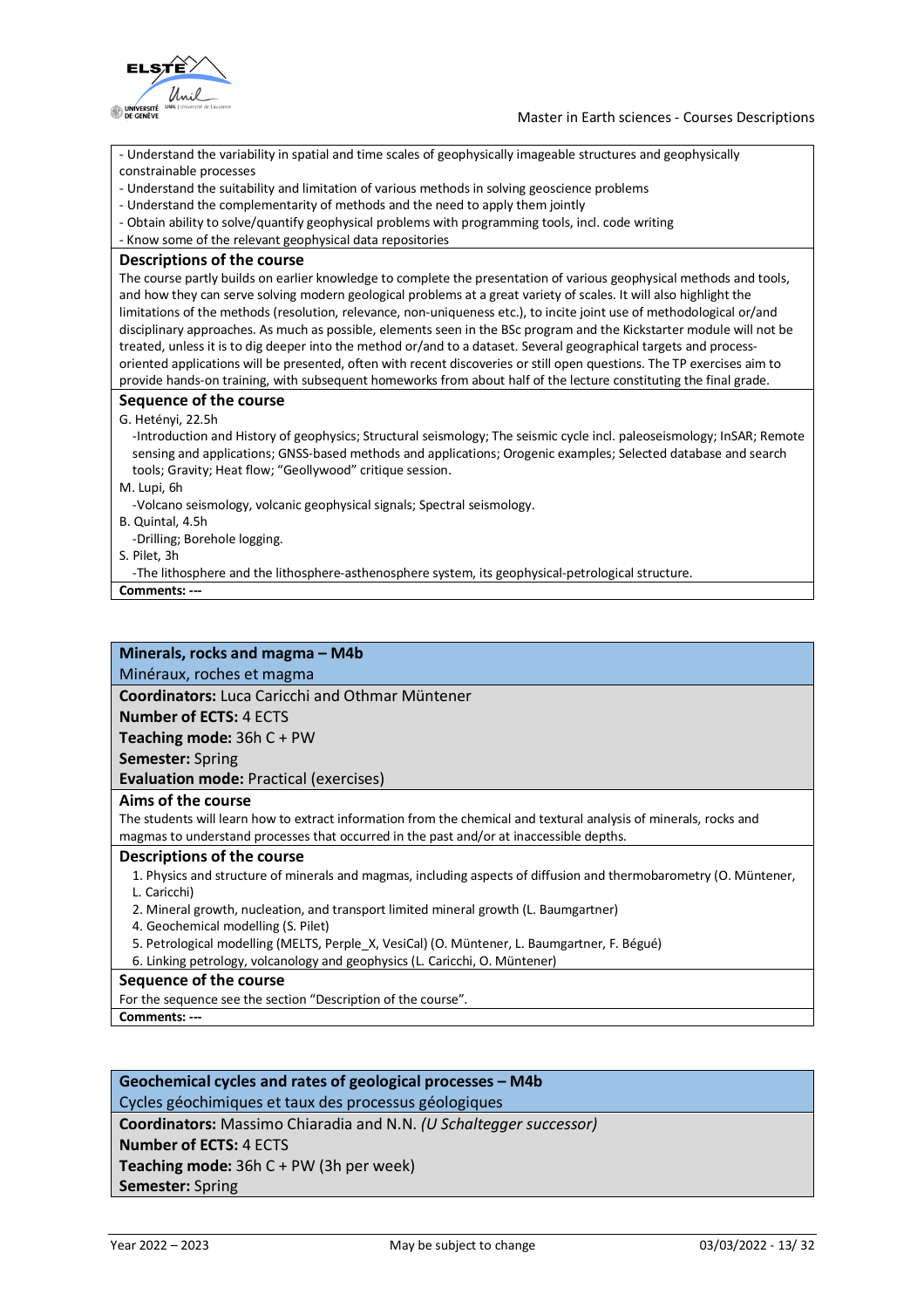

### **Evaluation mode:** Practice (report)

#### **Aims of the course**

-Make the students acquainted with the broad range of applicability of element and isotopic geochemical tools in Earth Sciences.

-Introduce the students to the use of geochemical tools to understand present and past large-scale processes of the Earth's surface and deep interior.

-Provide the students with the theoretical understanding of how rates of geological processes can be quantified and why this is important.

-Stimulate the active participation of students through readings and debate on controversial topics.

### **Descriptions of the course**

The course will consist of theoretical classes on the geochemical contributions to the understanding of fundamental geological processes including, among others, the evolution of the Earth crust, use of transition element isotopes to study the evolution of the early Earth, ocean-crust interactions, timescales of rock uplift and exhumation, timing and tempo of magmatism, quantification of biotic evolution, and geochemical cycling at subduction zones. The theoretical classes will be integrated by readings and debates of key articles and some practical exercises.

#### **Sequence of the course**

- Torsten Vennemann (UNIL): 1. Earth's Crustal Evolution. 2. Seawater-Crust Interactions and the Evolution of seawater. 3. Diamonds and their Inclusions: Petrologic indicators of Earth's recycling. 4. Ore Deposits and Fluid-Rock Interactions (total 8h).

- Samuel Jaccard (UNIL): Ocean circulation and/or marine biogeochemistry (4h).

- Nicolas Greber (MUSEUM GE): Use of transition element isotopes to study the early Earth evolution (4h).

- Richard Spikings (UNIGE): 1. Geochemical and isotopic evolution of the crust at active margins over long time scales (>100 Ma). Arc and rift magmatism. 2. Time scales of rock uplift, exhumation and surface uplift at active margins (total

4h).

- Perach Nuriel (UNIGE): Geochronology of brittle upper-crustal deformation; timing and pattern of deformation along major fault systems (4h).

- Maria Ovtcharova (UNIGE): Absolute time in the geological record; quantifying biotic evolution on Earth (4h).

- Anne-Sophie Bouvier (UNIL): Volatile cycling in subduction zones (4h).

- Massimo Chiaradia (UNIGE): Lithophile and chalcophile element cycling at subduction zones (4h).

**Comments:** Homework will include preparatory readings for theoretical classes.

### **Mountain belts in the field – M4b**

Les chaînes des montagnes sur le terrain

### **Coordinators:** Othmar Müntener and Jean-Luc Epard

**Number of ECTS:** 4 ECTS

**Teaching mode:** 8d F + 2d PW

**Semester:** Spring

**Evaluation mode:** Practical (Example: 60% Field notebook, 10% Class participation, 30% Presentation)

### **Aims of the course**

- Earth-science problems and processes approached through hands-on, problem-solving, data-gathering, and field-based studies using the natural landscape as an outdoor classroom

- This class will help you develop the following skills: ability to think, interpret data, and communicate. These are the 3 most important things that employers look for in recently graduated students

#### **Descriptions of the course**

This practical course involves a combination of data-based case studies performed in class (2 days), in short field trips (2 \* 2-3 days), and a yearly field school (ca. 1 week) focusing on major orogenic mountain chains (including mainly the Alps and the Mediterranean, but also Andes, Himalaya-Tibet, Sierra Nevada or New Zealand Alps).

Topics (somewhat varying from year to year) : (i) Plate tectonics and deformation of the Earth; (ii) active faulting and seismic hazards; (iii) fluids, subduction zones and magma generation; (iv) metamorphism and microstructures; (v) glacial deposits, responses and climate change; (vi) volcano processes and hazard.

### **Sequence of the course**

**Field school**: Field school Adamello: O. Müntener and L. Caricchi

**Excursion 1**: L. Baumgartner, coordinator

**Excursion 2**: J.-L. Epard, coordinator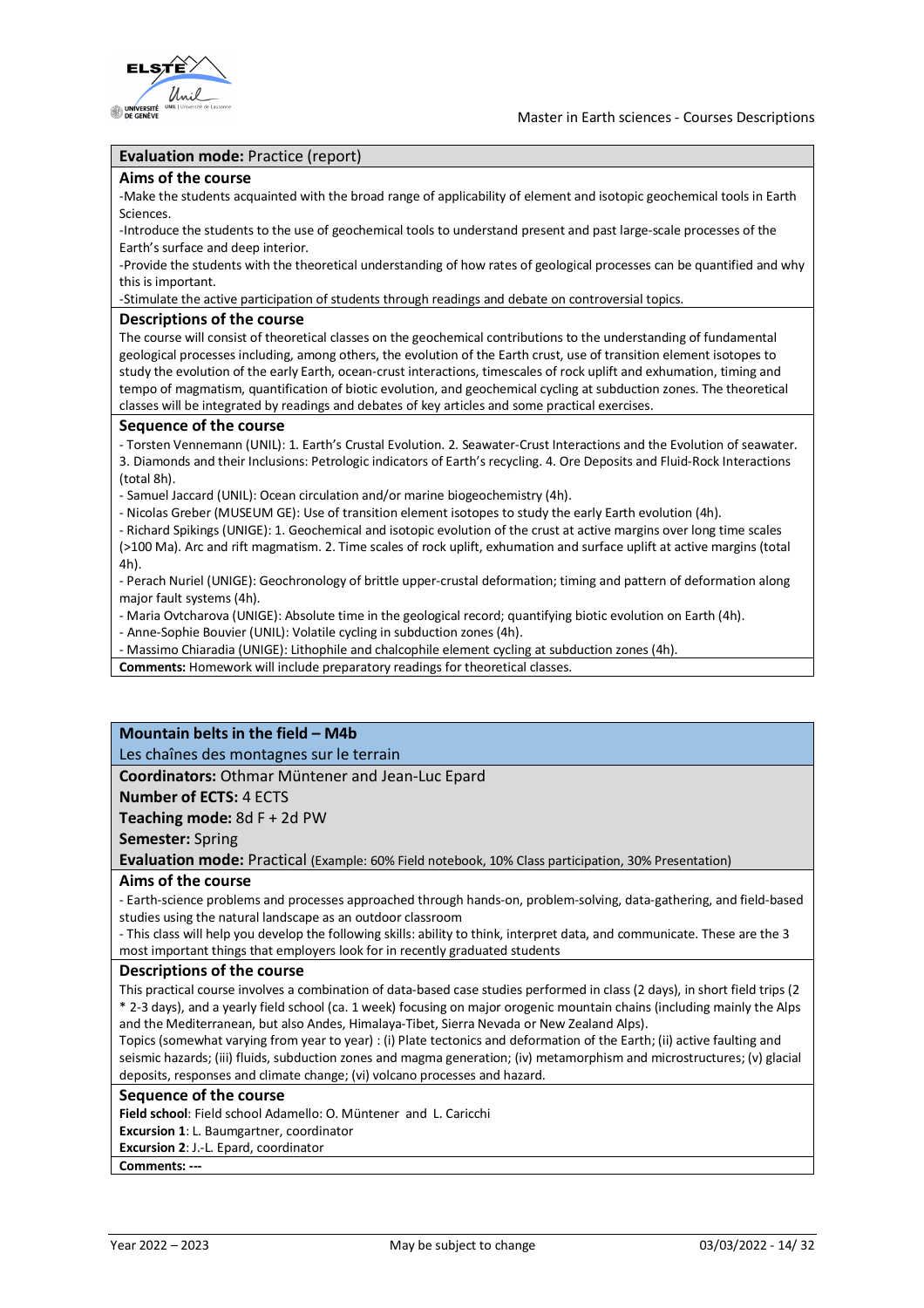

### **Module M4c: Geological Hazards and Risks**

| <b>Risk and decision making - M4c</b>                                                                                     |
|---------------------------------------------------------------------------------------------------------------------------|
| Le risque et le processus décisionnel                                                                                     |
| <b>Coordinators:</b> Scira Menoni and Chris Gregg                                                                         |
| <b>Number of ECTS: 4 ECTS</b>                                                                                             |
| Teaching mode: $35hC + E$                                                                                                 |
| <b>Semester: Spring</b>                                                                                                   |
| <b>Evaluation mode: Practical and written exam</b>                                                                        |
| Aims of the course                                                                                                        |
| At the end of this course, students should be able to:                                                                    |
| - Examine concepts of vulnerability and resilience                                                                        |
| - Describe damage and loss from an economic perspective                                                                   |
| - Reflect and propose strategies to resolve risk decision-making issues                                                   |
| - Distinguish factors affecting response to short-term warnings from long-term hazard education                           |
| <b>Descriptions of the course</b>                                                                                         |
| This course aims at broadening the view on risk by considering functional, systemic and economic vulnerability on one     |
| side, resilience on the other side as well as discussing factors influencing early warning messages, preparedness actions |
| or risk decision-making processes.                                                                                        |
| Sequence of the course                                                                                                    |
| S. Menoni - Vulnerability and resilience - 10.5h                                                                          |
| G. Pesaro - Economic vulnerability - 7h                                                                                   |
| A. Scolobig - Risk decision-making processes - 3.5h                                                                       |
| C. Gregg - Warning systems, hazard education and social science in disaster studies - 10.5h                               |
| Other CERG-C lecturers - Topic/invited lecturer will vary depending on the year -3.5h                                     |
| Comments: ---                                                                                                             |

**Physical volcanology and volcanic risk – M4c**

Volcanologie physique et risque volcanique

**Coordinators:** Costanza Bonadonna

**Number of ECTS:** 4 ECTS

**Teaching mode:** 36 h C + E

**Semester:** Autumn and Spring (block course)

### **Evaluation mode:** Practical and written exam

### **Aims of the course**

At the end of this course, students will be able to:

- Characterize the dynamics of eruptions and their impacts

- Understand the basics of numerical and experimental modelling of eruptive processes
- Discuss the main volcanic hazards and associated risk

### - Identify key mitigation measures

### **Descriptions of the course**

This course covers the dynamics and the physical characterization of volcanic eruptions and their impacts. Using case studies and practical exercises, we explore how theoretical, numerical and experimental modelling can be used to describe a variety of eruptive process. Main concepts of volcanic hazard and risk assessment are also introduced.

### **Sequence of the course**

Teacher 1: C. Bonadonna - Physical characterization of volcanic eruptions; volcanic impact, hazard and risk – 24h (6h in the Autumn and 18h in the Spring semester)

Teacher 2: to be decided - Experimental and numerical modelling of volcanic processes -12h (Autumn semester) **Comments: ---**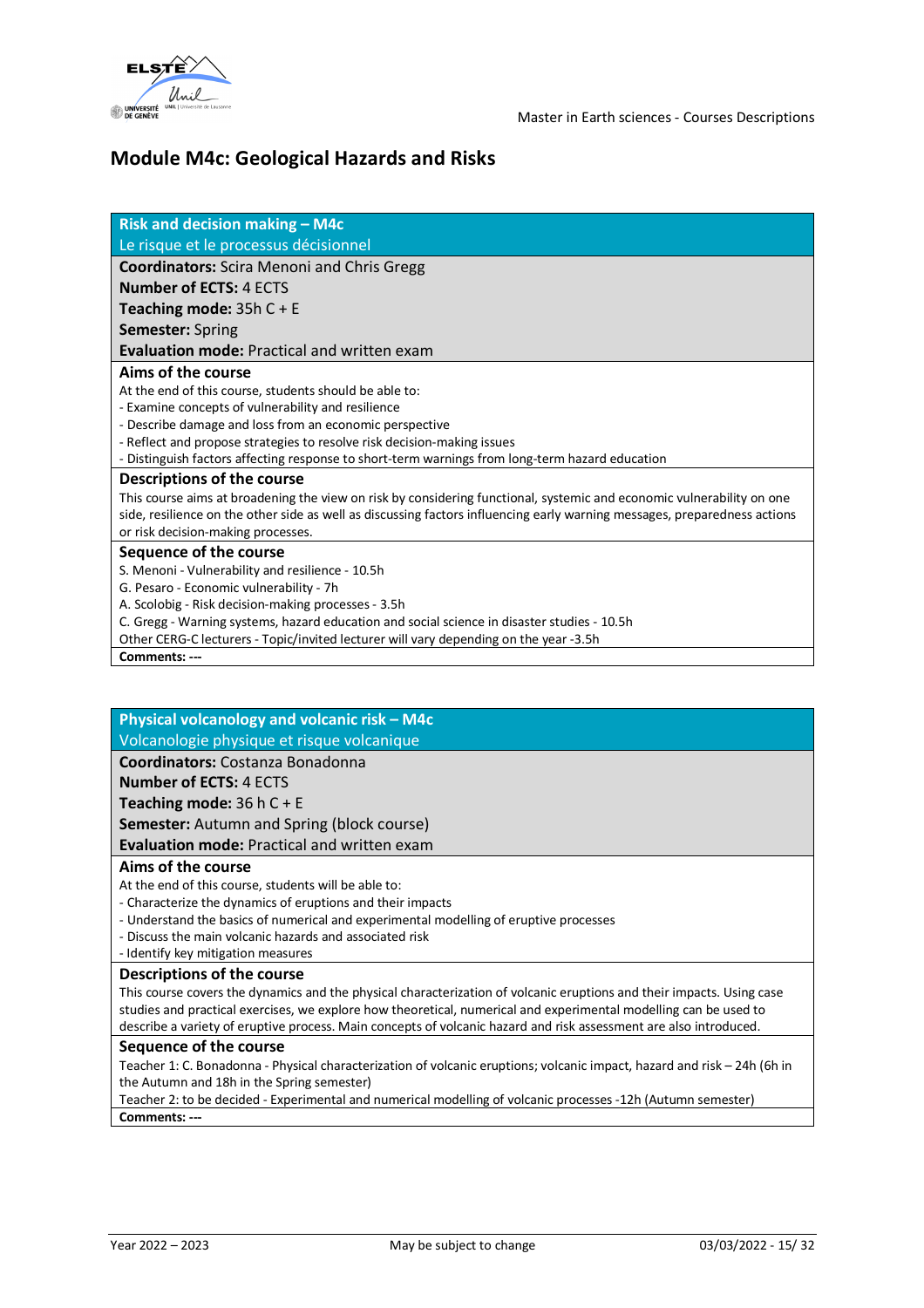

| Volcanic risk field trip - M4c                                                                                      |
|---------------------------------------------------------------------------------------------------------------------|
| Evaluation du risque volcanique – camp de terrain                                                                   |
| <b>Coordinators:</b> Costanza Bonadonna                                                                             |
| <b>Number of ECTS: 4 ECTS</b>                                                                                       |
| Teaching mode: 7d F                                                                                                 |
| <b>Semester: Spring</b>                                                                                             |
| <b>Evaluation mode: Seminar</b>                                                                                     |
| Aims of the course                                                                                                  |
| At the end of this field camp, students will be able to:                                                            |
| - Characterize different volcanic hazards                                                                           |
| - Analyze exposure, vulnerability and risk                                                                          |
| - Select appropriate risk mitigation strategies                                                                     |
| - Discuss strategies of crisis management                                                                           |
| - Develop strategies to strengthen the resilience of local communities                                              |
| <b>Descriptions of the course</b>                                                                                   |
| This field camp provides the opportunity to familiarize and discuss the main steps required to assess and manage    |
| volcanic risk including hazard assessment, exposure analysis and assessment of various dimensions of vulnerability. |
| Sequence of the course                                                                                              |
| C. Bonadonna - Physical volcanology, hazard assessment, capacity building - 3 days                                  |
| S. Menoni - Physical, economic and systemic vulnerability - 2 day                                                   |
| C. Gregg - Early warning, social vulnerability - 1 day                                                              |
| C. Frischknecht - Risk assessment and management - 1 day                                                            |

**Comments:** Prerequisites: "Risk and decision making" and "Physical volcanology and volcanic risk".

### **Seismic risk – M4c**

### Risque sismique

**Coordinators:** Donat Fäh and Blaise Duvernay

#### **Number of ECTS:** 3 ECTS

**Teaching mode:** 28h C + E, 1d F (block course)

**Semester:** Spring

**Evaluation mode:** Written exam

### **Aims of the course**

At the end of the course, students will be able to:

- Discuss seismic hazard products, the required input data and related uncertainties
- Describe the main principles of good practice in earthquake engineering
- Explain the components of seismic loss and risk modelling
- Identify appropriate seismic risk mitigation strategies

### **Descriptions of the course**

This course discusses seismic hazard, vulnerability and associated risk. It provides an overview of the input data and of the tools in deterministic and probabilistic seismic hazard assessment and discusses the related uncertainties. Earthquake-induced effects such as liquefaction of soils, the triggering of landslides and tsunami generation are also presented. The second part of the course focuses on the different factors affecting the seismic vulnerability of buildings and gives an insight into how seismic loss and risk models work.

#### **Sequence of the course**

D. Fäh - Engineering seismology, seismic hazard, seismic site effects - 14h

B. Duvernay - Seismic vulnerability, seismic loss and risk quantification - 14h + 1 day field trip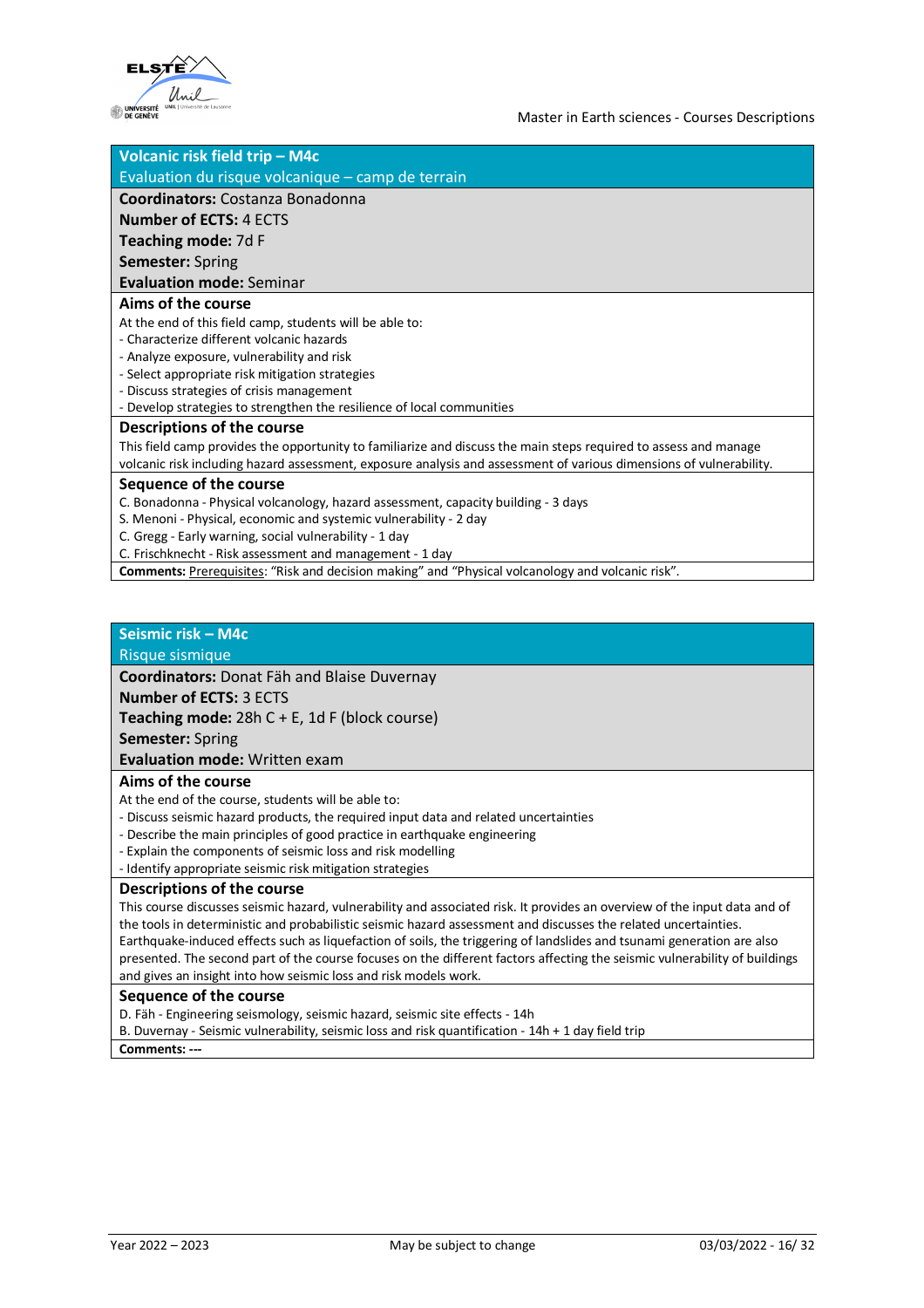

### **Erosion and slope movement – M4c**

Erosion et mouvements de terrain

**Coordinators:** Michel Jaboyedoff

**Number of ECTS:** 5 ECTS

**Teaching mode:** 56h C + PW

**Semester:** Spring

**Evaluation mode:** Practical and oral exam

### **Aims of the course**

Slope movements are initially approached as an integral part of erosion processes. This course provides an overview of slope movements and certain erosion processes (mountain range erosion and soil erosion), illustrates them with examples, classifies them and gives elements of characterization. Then the physics of each type is described. Landslides, boulder falls, landslides, debris-flows and aspects related to flooding are discussed. Both the stability and the propagation of these phonemes are studied. An introduction to the modelling of each phenomenon is proposed. Each part of the course is illustrated with examples, applications and some modeling elements are practiced. Throughout the course, the characterization of the hazard, as well as the principles of mitigation are illustrated, providing the necessary elements for risk management.

**Descriptions of the course**

TO BE COMPLETED

### **Sequence of the course**

All by M. Jaboyedoff.

**Comments:** Course proposed in the Master in Environment (UNIL).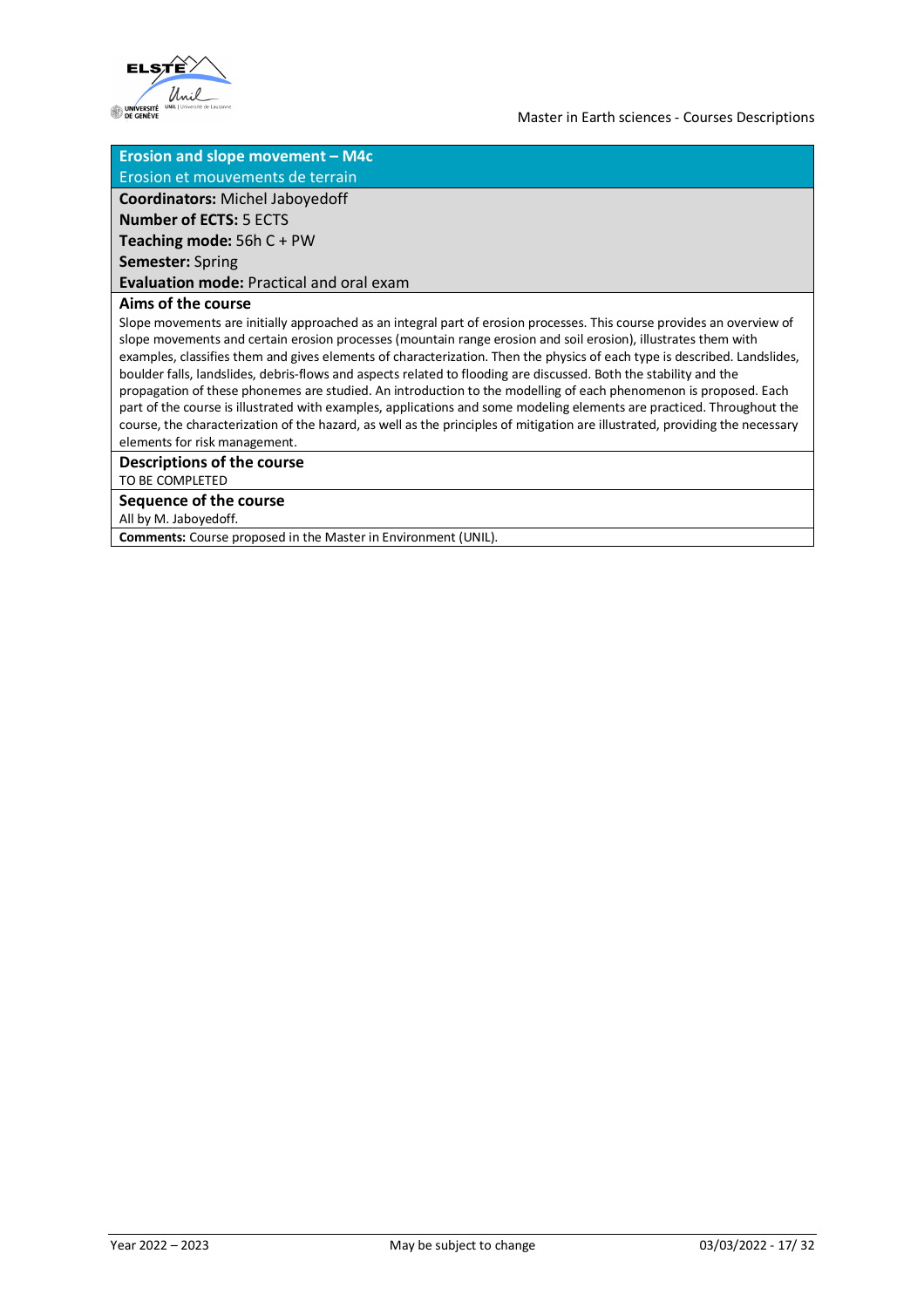

### **Module M4d: Earth resources**

### **Exploration Methods – Mandatory for all if the module is chosen - M4d**

Méthodes d'exploration

**Coordinators:** Beatriz Quintal

**Number of ECTS:** 2 ECTS

**Teaching mode:** 18h C + PW

**Semester:** Autumn

**Evaluation mode:** Practical (Exercices)

### **Aims of the course**

The aim of this course is to expose the student with the main methods of exploration applied to geo-energy and mineral resources. The lectures and exercises will go from the description of the basic concepts involved in each method to the discussion in depth of relevant case studies in the two scenarios.

### **Descriptions of the course**

This course will cover methods in geophysics and geochemistry that are used for the exploration of geo-energy and mineral resources. Basic methodological knowledge of the main tools will be exposed and their application and integration will be discussed in the context of selected case studies. Main methods that will be covered: IP; EM; gravity; borehole logging; VSP; active surface seismic; methods used for reservoir monitoring; methods and concepts in geochemical exploration; methods for evaluating alteration zones and contamination; methods for greenfield exploration.

### **Sequence of the course**

B. Quintal – 6h (4 lectures) – Introduction; IP and EM methods with applications in mineral resources; borehole logging case studies in geo-energy and mineral resources.

G. Hetényi – 1.5h (1 lecture) – Gravity method applications and case studies in geo-energy and mineral resources.

A. Moscariello – 4.5h (3 lectures) – VSP and active seismic case studies in geo-energy and mineral resources; 3D models; monitoring geothermal and hydrocarbon reservoirs.

L. Guglielmetti – 6h (4 lectures) – Geochemical footprint, mineralization and alteration; identification of alteration zones at different scales; assessing and monitoring contamination and other environmental impacts; greenfield exploration; geothermal systems in sedimentary and magmatic regions.

**Comments:** -

### **Fluids in the crust – Mandatory for all if the module is chosen - M4d** Fluides dans la croute terrestre

**Coordinators:** Matteo Lupi

**Number of ECTS:** 4 ECTS

**Teaching mode:** 36h C + TP (3h per week)

**Semester:** Spring

**Evaluation mode:** Oral or written exam

### **Aims of the course**

- Learn the physics driving darcian fluid flow in the crust

- Learn the chemistry of fluids in the deep crust and how they interact with rocks
- Learn how deep crustal processes generate fluids at depth
- Learn the interconnection between tectonic processes, magmatic activity, geothermal systems and groundwater
- Learn the basics of hydrothermal geochemistry and the modeling of metal transport in high-temperature fluids
- Acquire an overview on the spatial and temporal relationship between ore deposits and high- and medium-enthalpy hydrothermal systems

- Acquire an overview on hydrocarbon systems and their impact on life

### **Descriptions of the course**

This course will provide insights on the key role of fluids in geological processes in the crust. It develops by illustrating concepts and processes taking place at various depths in the crust. Its structure follows a journey from deep to shallow structural levels. After a preliminary introduction to the physics of darcian fluid flow (ML 6h), we will study how fluids are changed by rocks and how they change the chemistry of rocks (LB 9h). Next, the course will discuss the link between fluid transport and tectonic processes (JR 3h) and how this leads to the development of ore-forming hydrothermal and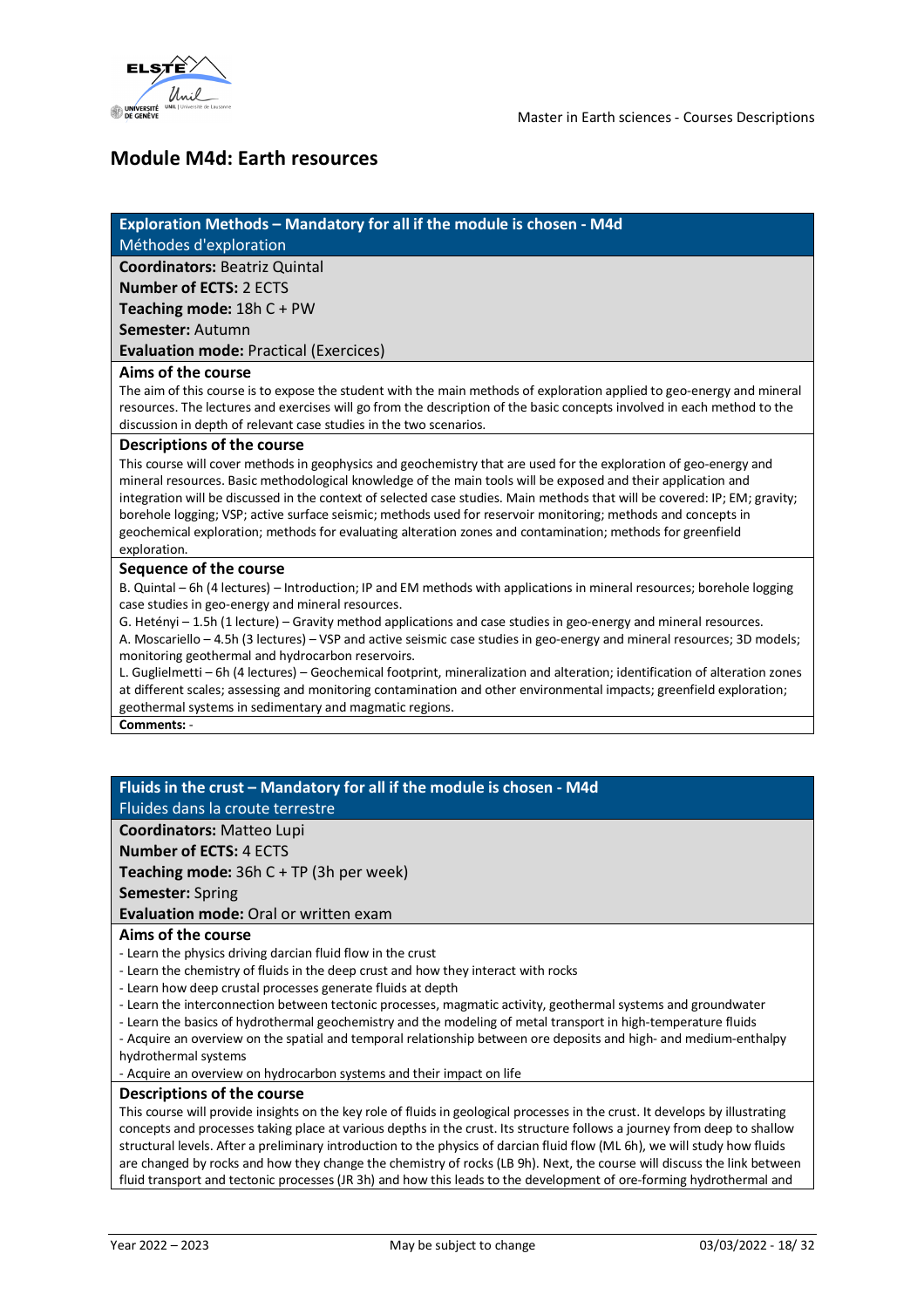

geothermal systems. The students will be introduced to the basic concepts of hydrothermal geochemistry and gain some practical experience with the modeling of metal transport and precipitation in hydrothermal systems (ZZ 9h). The final part of the course will tackle fluid-driven geological processes occurring in the upper crust that directly affect our daily life (SO 3h and ML 6h). The goal of the course is to address the impact that fluids have on geological processes and ultimately on human life on the long and short term.

#### **Sequence of the course**

M. Lupi : the physics of fluid flow (12h)

- L. Baumgartner: the chemistry of fluid-rock interaction (9h)
- J. Ruch : the magma-tectonic interaction (3h)
- Z. Zajacz: hydrothermal geochemistry (9h)

S. Omodeo Sale: hydrocarbons (3h)

Comments: -

### **Economics and Management of Earth Resources Exploration and Development - Mandatory for all if the module is chosen - M4d**

Économie et gestion de l'exploration et de l'exploitation des ressources de la Terre

**Coordinators:** Andrea Moscariello

**Number of ECTS:** 2 ECTS

**Teaching mode:** 18h C + PW (3h per week)

**Semester:** Spring

**Evaluation mode:** Oral or written exam

### **Aims of the course**

Earth Resources exploration and development can be realized only if the planned activities are economically attractive and the management of exploration and development activities is carried out and completed according to plans. An effective economic analysis is about the process of gathering project data, calculating whether a project should proceed and delivering recommendations. The course will address the science of Earth Resources economics, starting from the basics, the tools of the trade that economists use on a daily basis and also their application. This course will unravels the decision-making behind why a mining, a geothermal or a petroleum project moves ahead or ends. In addition students will learn the basics of project management and the different steps of road maps which will help to move from the identification of opportunities, their selection based on a variety of key driver criteria (i.e. economic, political, environmental, social, etc.) and the process to mature one or several of them to add value to the shareholders. The student will experience with practical exercises the fundamental steps, including identification and quantification of uncertainties and risks, to be able to take important decisions and ensure a good investment is taken and an effective project management practices is ensured.

### **Descriptions of the course**

In this course, divided in 3 parts, will provide the fundamentals notions of economics and project management applied of geo-energy projects.

The first part of the course will be dedicated to the explanation of fundamental concepts of economics such as Cash Flow, Net Present Value, Discount rates, Inflation, Internal rate of Return, Payback, Maximum Exposure etc. The importance of these concepts will be explained and appreciated with practical examples.

The second part of this course will be dedicated to Earth resources exploration and development Project initiation and management describing some of the fundamental steps from making a business case, rise capital funding to FID (final investment decision) to operation, and tools used for this capital intensive projects such as Opportunity Road Maps Uncertainty and Risk Register, PESTEL analysis (political, economic, social, technological ecological and legal), United Nations Resource and Reserves Classification (including probabilistic analysis P10, P50, P90), After Action Reviews etc. The third part will be dedicated to a hand-on exercise where based on real case, students will have to apply the learnings acquired during the course.

### **Sequence of the course**

A. Moscariello - (6h) Introduction, project roadmaps and critical project elements (TECOPE) opportunity realization framework, UN Reserves vs Resources classification, stakeholders, for natural resources exploration and development projects.

S. Carmalt - (6 h/TP) Project economics parameter set up, commercial strategies

A. Moscariello / industry expert – (2h) Sustainable Development Goals. Social responsibility, political and environmental aspects. Stakeholder engagement strategies and action.

External experts from industry and international organizations (D. Salacz, Evolution Res., G. Davis, World Bank, etc.) and case studies explained (4h).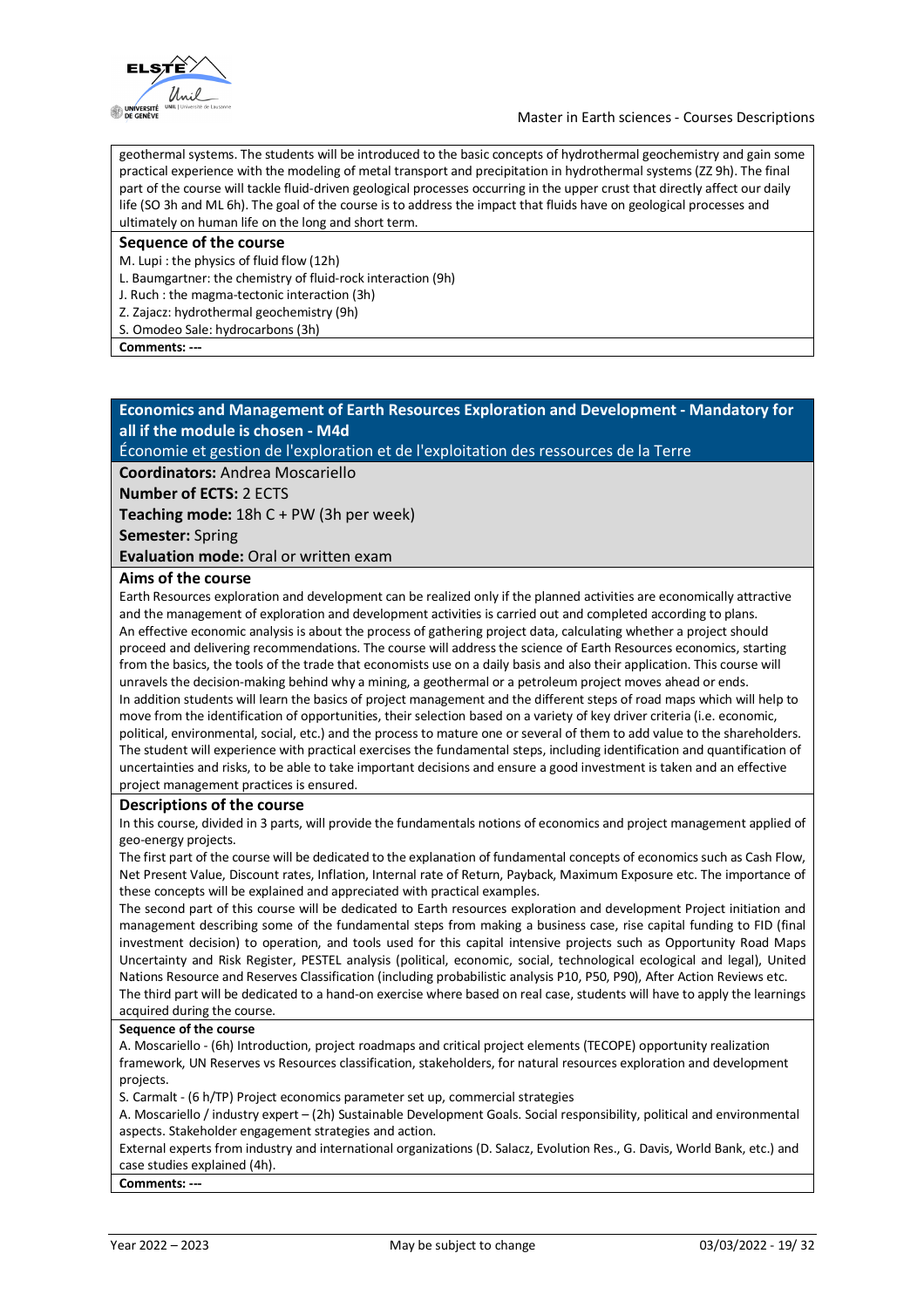

### **Fieldcamp in Earth Resources - Mandatory for all if the module is chosen - M4d** Camp de terrain en ressources de la Terre

**Coordinators:** Zoltan Zajacz, Andrea Moscariello and Matteo Lupi

**Number of ECTS:** 3 ECTS

**Teaching mode:** 9d F

**Semester:** Spring

**Evaluation mode:** Practical (Report)

### **Aims of the course**

- To experience in the field the notions acquired in the class-room concerning the genesis, distribution and dynamics of crustal fluids

- Learn the processes controlling different types of fluid circulation (petroleum, CO2, methane, hydrogen, water etc.) in the upper crust, including sedimentary basins and magmatic systems

- Study the geology and tectonic context of diverse regions characterised by hydrocarbon migration and accumulation, as well as fluid accumulations controlled by shallow magmatic intrusions

- Appreciate the geological settings where geo-energy resources are found and see how they can be exploited to contribute to the development of our society through sustainable industrial processes

- Investigate hydrothermal mineralization associated with upper crustal magmatic intrusions

- Perform a geological and structural mapping of hydrothermal features, fluid-flow controlling structures and host lithologies

### **Descriptions of the course**

The excursion will start with 3 days in the Bubbio-Acqui Terme area where active hydrocarbon and geothermal systems coexist and interact. Here we will examine the characteristics that control the distribution and properties of geo-energy play elements (i.e. reservoir, seal and traps, source rocks etc.) which in turn control the genesis the accumulation of hydrocarbons at depth and the occurrence of hot thermal springs at the surface. The excursion will then continue in the Tuscan Magmatic province where outcrops highlight a complex tectonics history. Here, magmas, groundwaters and deep fluids have interacted since the Miocene to form ore mineralization, hydrothermal systems under the influence of different local and regional tectonic regimes, often affected by supra-lithostatic pore pressure. Over 3 days, we will study the key role of geological structures on controlling fluid flow and we will also concretely appreciate how geothermal energy supports our society. The next 3 days of excursion will take place in Campiglia Marittima with the study of a Miocene magmatic-hydrothermal system, part of the Tuscan Magmatic province, resulting in the formation of spectacular skarns and a large variety of ore deposits. It will include a 1-day geological and structural mapping exercise of a region affected by hydrothermal mineralization. This 3-days excursion provides a comprehensive overview on industrial minerals, ore deposits and geothermal resources.

### **Sequence of the course**

A Moscariello (days 1-3). L Guglielmetti (days 1-3) M Lupi (days 4-6) J Ruch (days 5-7) Z Zajacz (days 7-9) K Kouzmanov (days 7-9)

**Comments:** This field-course covers the aspects of several courses inside the Earth Resources module.

# **Ore deposit models - M4d – part Mineral Resources**

Modèles de gisements métallifères

**Coordinators:** Kalin Kouzmanov and Zoltan Zajacz

**Number of ECTS:** 4 ECTS

**Teaching mode:** 36 h C + PW

**Semester:** Spring

**Evaluation mode:** Practical (Reports, oral presentations) and written exam

**Aims of the course**

- Introduce the students to the current understanding of ore-forming processes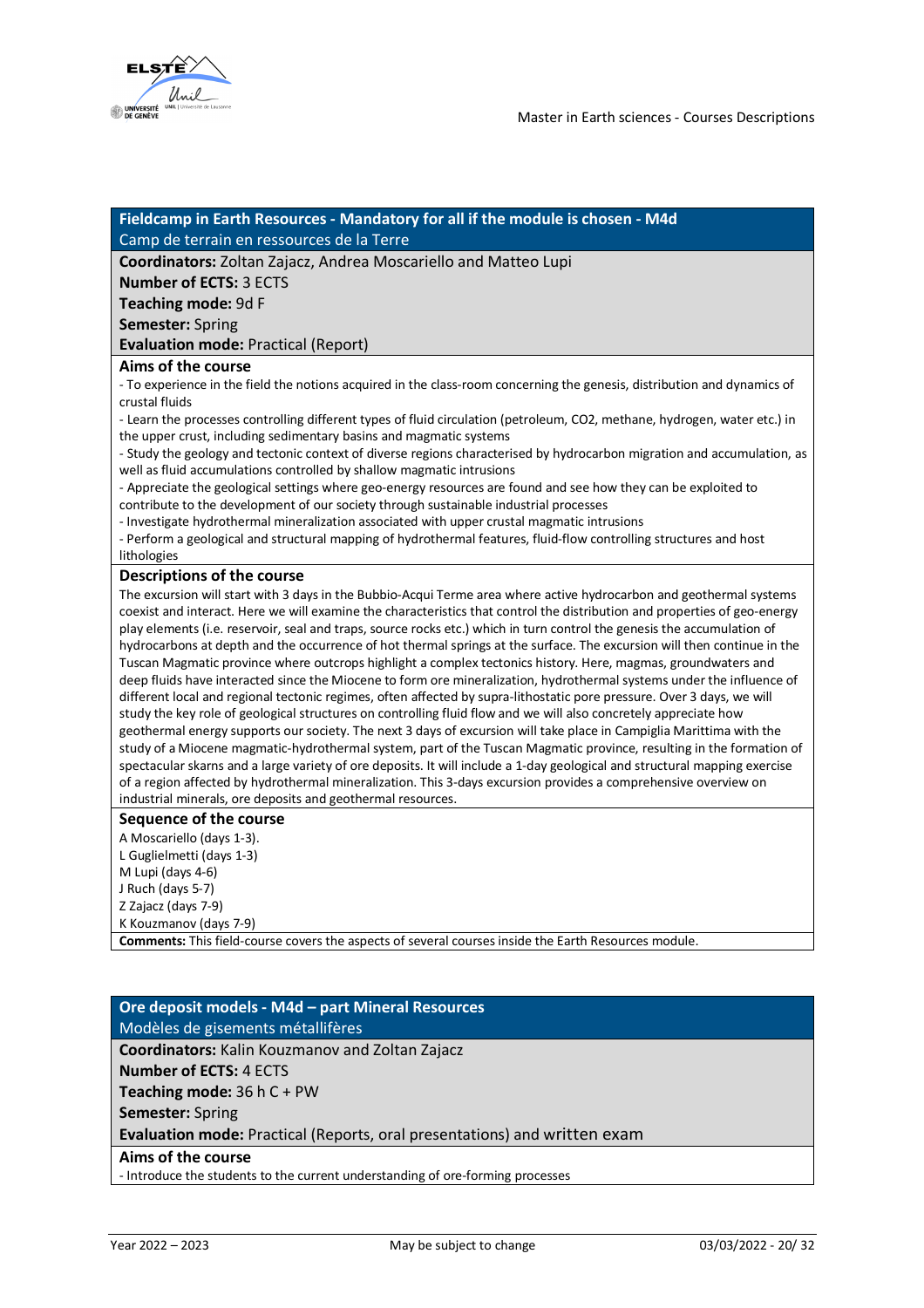

- Provide an overview of major ore deposit models as a foundation for mineral exploration and exploitation

- Gain skills for recognizing and describing different styles of mineralization and associated alteration patterns in rock specimens and thin sections

- Provide deeper understanding of selected topics through personal work (reporting, presentations)

### **Descriptions of the course**

This course will provide introduction to key geological features, classification, distribution and characteristics of major economically important ore deposit types relevant to both genesis and exploration strategies. Major types of ore deposits to be covered include: orthomagmatic, porphyry systems (porphyry-skarn-epithermal), IOCG, VMS, orogenic gold, sedimentary-hosted, and deposits of critical metals. The course will be process-oriented and the principals of metal transport, concentration and deposition in various magmatic, metamorphic and hydrothermal environments will be examined. Tectonic and structural framework, associated magmatism, alteration-mineralization characteristics, and major fluid processes for each deposit type will be discussed. Laboratory exercises will be conducted on representative macro samples and thin/polished sections, allowing full characterization of textural, structural, mineralogical (ore, gangue and alteration) and host-rock features. Personal work on three different topics/projects will complete the course.

### **Sequence of the course**

K. Kouzmanov (19h – C/TP/seminars; various topics) Z. Zajacz (8h – C/TP/seminars; various topics) R. Moritz (4h – C/TP; Orogenic gold deposits; Critical metals) M. Chiaradia (6h – C; Geotectonic and magmatic framework of magmatic-hydrothermal systems; Volcanic-hosted massive sulfide deposits) R. Spikings (2h – C; Application of geochronology and thermochronology to ore deposits)

**Comments: ---**

## **Fluid and melt inclusions in minerals - M4d – part Mineral Resources**

Inclusions fluides et vitreuses dans les minéraux

**Coordinators:** Zoltan Zajacz

**Number of ECTS:** 3 ECTS

**Teaching mode:** 27h C+ PW (4 consecutive days)

**Semester:** Spring

**Evaluation mode:** Practical (Reports, oral presentations) and written exam

### **Aims of the course**

- Cover important high-pressure-temperature phase relationships in fluid systems of geological significance

- Provide the students with an understanding of how fluid and melt inclusions form in minerals and what geological information can be gained from them

- Introduce the students to the basics of fluid and melt inclusion petrography

- Provide the students with theoretical background and introductory level hands-on experience with experimental and analytical techniques applied to the analysis of inclusions in minerals (e.g. microthermometry, Raman spectroscopy, LA-ICP-MS

### **Descriptions of the course**

The course will focus on the application of fluid and silicate melt inclusions in minerals to understand magmatic, metamorphic, hydrothermal and diagenetic processes within the Earth's lithosphere. The theoretical part will cover the petrographic interpretation of fluid and melt inclusions, phase diagrams in various H-O-C-salt fluid systems along with their application for the interpretation of fluid inclusion data, and the fundamentals of micro-analytical techniques applied to fluid and melt inclusions. The practical part of the course will incorporate microthermometric measurements using various microscope heating – freezing stages, introduction to software used for the interpretation of microthermometry data and practical demonstration of the use of Raman spectroscopy and Laser Ablation Inductively Coupled Plasma Mass Spectrometry for fluid and melt inclusion analysis.

### **Sequence of the course**

Z. Zajacz – fluid phase diagrams, silicate melt inclusions, post-entrapment modification of fluid and melt inclusions (40%) K. Kouzmanov – inclusion petrography, microthermometry, fluid inclusion application case study (30%) A. Tsay (30%) – analytical methods applied in inclusion studies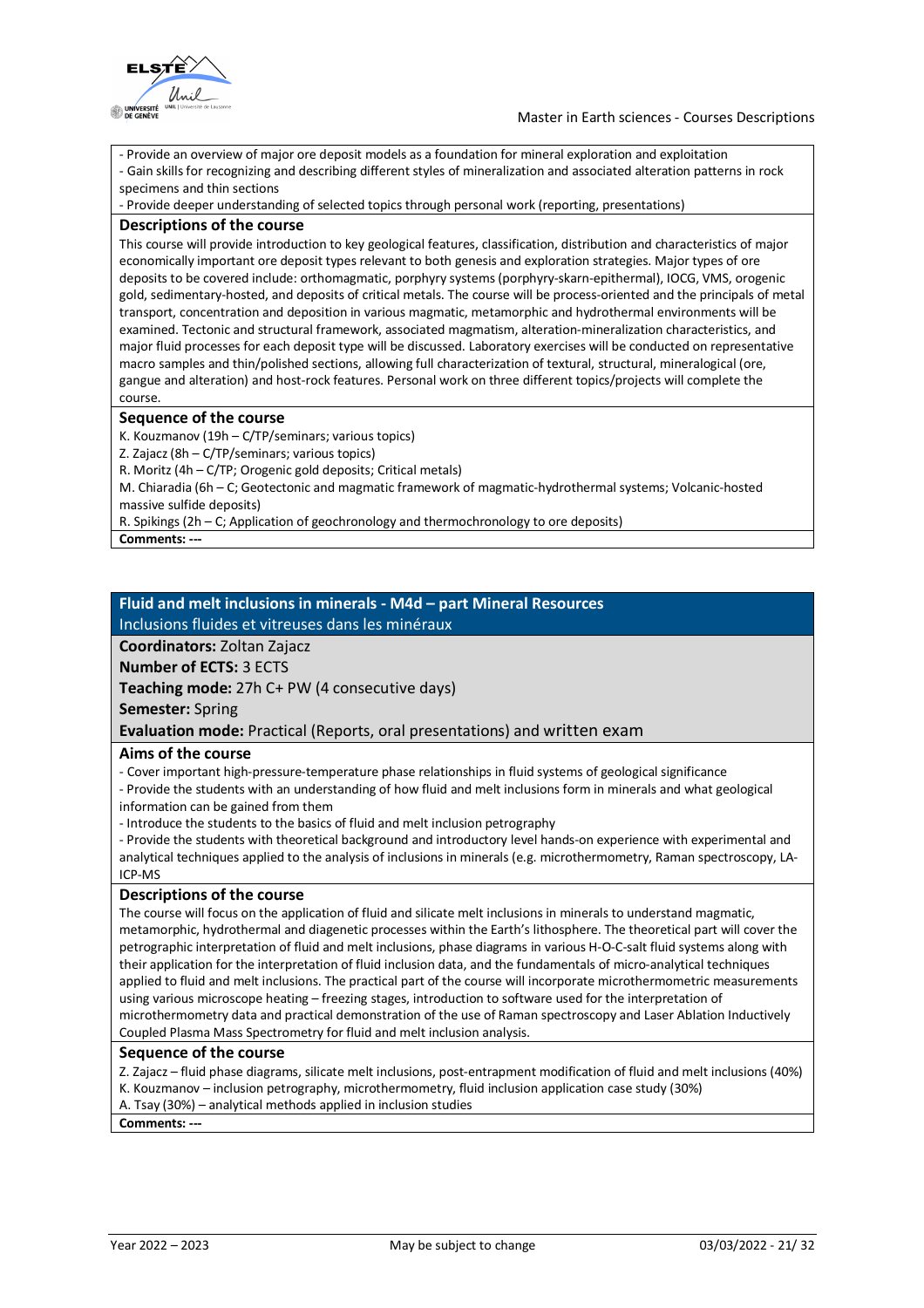

| Applied mineralogy in resource exploration and modern technologies - M4d - part Mineral                                                                                                                                                                                                                                                                                          |
|----------------------------------------------------------------------------------------------------------------------------------------------------------------------------------------------------------------------------------------------------------------------------------------------------------------------------------------------------------------------------------|
| <b>Resources</b>                                                                                                                                                                                                                                                                                                                                                                 |
| Minéralogie appliquée à l'exploration des ressources et aux hautes technologies                                                                                                                                                                                                                                                                                                  |
| <b>Coordinators: Kalin Kouzmanov</b>                                                                                                                                                                                                                                                                                                                                             |
| <b>Number of ECTS: 2 ECTS</b>                                                                                                                                                                                                                                                                                                                                                    |
| Teaching mode: $18hC + PW$ , $1dF$                                                                                                                                                                                                                                                                                                                                               |
| <b>Semester: Spring</b>                                                                                                                                                                                                                                                                                                                                                          |
| Evaluation mode: Practical (Reports) and written exam                                                                                                                                                                                                                                                                                                                            |
| Aims of the course                                                                                                                                                                                                                                                                                                                                                               |
| - Introduction to the reflected-light microscopy technique and its applications in the characterization of opaque minerals                                                                                                                                                                                                                                                       |
| in ore and various types of rocks and materials                                                                                                                                                                                                                                                                                                                                  |
| - Introduction to basic concepts and application of portable analytical devices in exploration mapping and material                                                                                                                                                                                                                                                              |
| characterization                                                                                                                                                                                                                                                                                                                                                                 |
| - Provide the students with theoretical background for and application of new geological materials used in modern<br>technologies                                                                                                                                                                                                                                                |
| - Production site and R&D department visit - the applied side of Earth sciences                                                                                                                                                                                                                                                                                                  |
| <b>Descriptions of the course</b>                                                                                                                                                                                                                                                                                                                                                |
| The course is organized in 3 parts:                                                                                                                                                                                                                                                                                                                                              |
| - Part-I will cover reflected-light microscopy as a technique to study opaque minerals in ore, magmatic,<br>metamorphic and sedimentary rocks, and application of portable analytical devices (e.g., SWIR TerraSpec; pXRF;                                                                                                                                                       |
| portable magnetometer) to rock and mineral characterization and exploration mapping techniques<br>- Part-II will provide a short introduction to the mineralogy of materials important for modern technologies such as<br>REE elements, cement and concrete, phosphates, glass or ceramics among others; economical, environmental and<br>medical aspects will also be discussed |
| - Part-III of the course consists of a 1-day visit of a production site or a R&D department to learn about specific                                                                                                                                                                                                                                                              |

- Part-III of the course consists of a 1-day visit of a production site or a R&D department to learn about specific production processes, the instrumentation used and the role of quality control

#### **Sequence of the course**

K. Kouzmanov (12h C/TP; topics – reflected light microscopy; portable devices in the field; production site visit) B. Putlitz (6h C/TP; topics – applied mineralogy and new materials in modern technologies; production site visit) **Comments: ---**

### **Petrophysics and Reservoir Characterization - M4d – part GeoEnergy** Pétrophysique et caractérisation des réservoirs

**Coordinators:** Beatriz Quintal and Andrea Moscariello

**Number of ECTS:** 3 ECTS

**Teaching mode:** 27h C + PW

**Semester:** Autumn

**Evaluation mode:** Practical (Exercises) and written report

### **Aims of the course**

The aim of this course is to provide the student with the understanding of basic technical and scientific concepts that are necessary in the exploration, field development and production of geo-energy resources. The lectures and exercises will go from theoretical concepts in rock physics and descriptions of main types of reservoir rocks to the principles and utilization of borehole logs.

#### **Descriptions of the course**

This course will cover concepts in rock physics that are important for the exploration, field development and production of geo-energy resources. The distinct properties of several types of reservoir rocks, including clastic, carbonate and fractured rocks, will be analysed and discussed. Some notions of borehole environment and formation testing will be presented. Then, the principles of the main borehole logging tools used for the characterization of geo-energy resources will be presented in detail. The course ends with a diverse collection of practical exercises of quantitative interpretation of borehole logs, including exercises in Petrel (a software designed for integrated interpretation of geological and geophysical data).

### **Sequence of the course**

B. Quintal – 18h – Theoretical concepts in rock physics, reservoir properties, some aspects of borehole environment and formation testing, principles of borehole logs and their quantitative interpretation.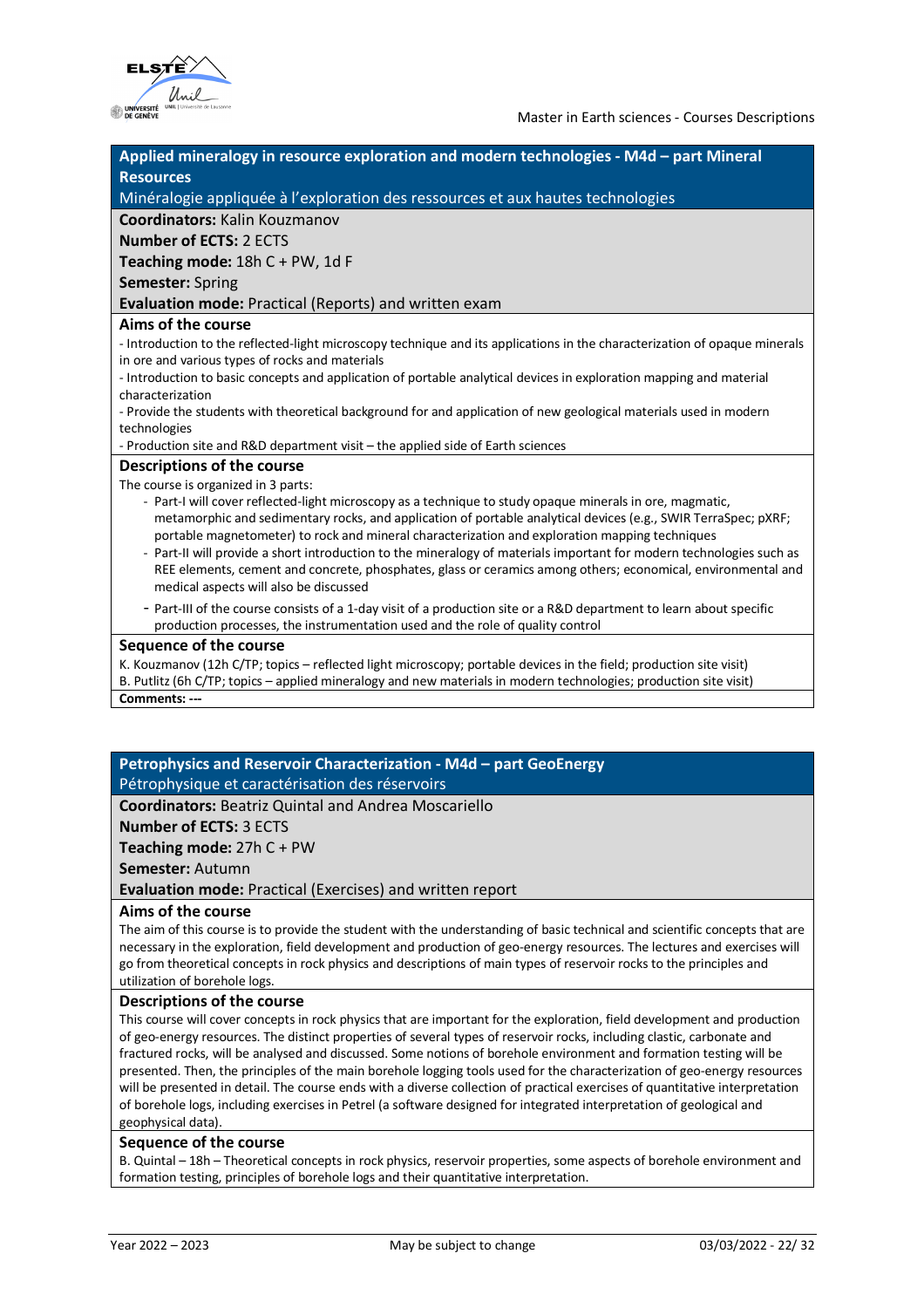

A. Moscariello – 9h – Integrated interpretation of borehole logs using Petrel.

**Comments: ---**

### **Geo-Energy Exploration and Development Workflow - M4d – part GeoEnergy** Méthodes des développement des geo-energies

**Coordinators:** Luca Guglielmetti

**Number of ECTS:** 3 ECTS

**Teaching mode:** 27h C + PW

**Semester:** Spring

**Evaluation mode:** Practical and oral exam

### **Aims of the course**

The course will cover in detail the main steps concerning the exploration and development of geo-energy resources including hydrocarbons, geothermal. In addition, students will be also confronted with the challenges regarding the geological underground storage of methane and  $CO<sub>2</sub>$  the latter considered one of the key future measure to contrast the emission of Green House Gases in the atmosphere.

All the concepts acquired by the students during all previous courses thought in the ER Module will be transposed to real industrial case-studies where applications of the different geophysical, geochemical, borehole logging etc. methods have been used to solve practical problems. Any industrial geo-energy development is always associated with uncertainties and risks. In this course student will learn how the effective subsurface characterization can help the discovery and development of geo-resources or ensure that the geological storage of gas can have been carried out both effectively and safely.

More specifically the aim of the course will be:

- Provide an overview of global energy demand and main related challenges;
- Appreciate the different steps moving a project from the prospection and exploration phases followed by drilling and eventually to geo-energy development;
- Provide example practical examples on how to Quantify subsurface uncertainty and geologic risks;
- Learn about Play Fair-way Analysis concepts and applications in the geo-resources industry;
- Learn the concept of Probability of Success;
- Understanding of the main environmental risks and how to monitor and mitigate them, with applications of Machine Learning approaches;
- Combine the interpretations of the different exploration methods (gravity, seismic, fluid geochemistry, borehole data) into a decision-making workflow; and
- Quantify uncertainties on geophysical data in order mitigate the risks of failure in placing exploration wells and to ensure longevity in the production.

Move from theory to practical applications in the industry by linking the subsurface characterization to energy system configurations and energy demand.

### **Descriptions of the course**

The course will start with an overview of energy demand, challenges and global opportunities especially driven by renewable energies such as the geothermal energy (4h).

The course will then cover the main aspects of applied subsurface description and uncertainty in order to identify, find, characterize, and operate reservoirs for:

- 1) geothermal energy (low to high enthalpy) (4h)
- 2) hydrocarbons (conventional and unconventional reservoirs) (3h)
- 3) geological storage of  $CO<sub>2</sub>$  (3h)
- 4) underground gas storage (UGS) of methane (2h)
- 5) metal extraction and hydrogen production (2h)

For each of these 5 types of geo-energy a detailed explanation of the geo-energy play concepts, play element and play definition including the difference between lead and prospect and their identification and maturation methods, the establishment of favorability maps to drive geo-energy development.

For each of these 5 geo-energy types students will be exposed to the main steps to move from prospecting to geoenergy production (geothermal, petroleum, gas, methane or hydrogen, metal extraction) or storage (heat, methane and  $CO<sub>2</sub>$ ).

More precisely for the 5 geo-energy types the following topics will be addressed:

1) Geothermal energy: the student will learn about the different types of possible exploitation ranging from shallow heat pumps allowing both heating and cooling, to more sophisticated techniques for direct use of heat or power generation a such as the enhanced or engineered geothermal systems (EGS).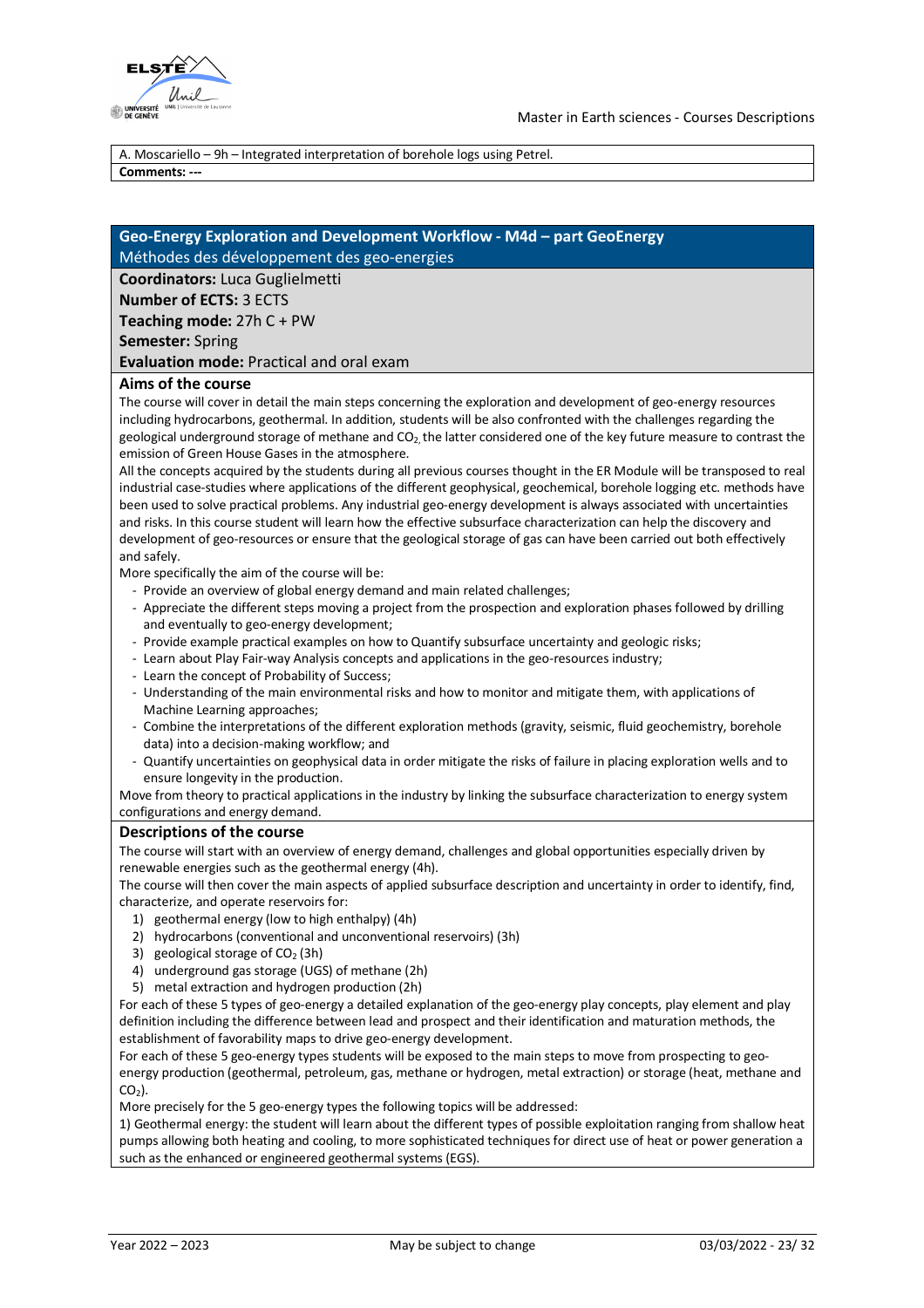

2) Hydrocarbon: the students will be confronted with the key learning steps from the identification, characterization and definition of a source rock and its maturity, the different modalities of migration and trapping of fluids and appreciation of the criticality of the combination of factors which can allow the accumulation and preservation over millions of years of hydrocarbon accumulations in the subsurface.

3) and 4) Geological storage of  $CO<sub>2</sub>$  and UGS, the students will learn about the critical geological and physical conditions necessary to allow long term and safe injecting and conservation of gas in the subsurface. The latest development and experience of various ongoing studies (source-to-sink approach for CO<sub>2</sub> storage) and pilot projects around the world will be explained and discussed addressing also the topic of induced seismicity which is one of the major societal concerns associated with a variety of storage methods.

5) metal and hydrogen extraction will be also presented, and student will learn about recent development in these innovative but very promising techniques which could address some of the societal need in the future such as lithium for battery construction or H<sub>2</sub> for energy production which are often associated with hydrocarbon or and geothermal fluids This course will also include a number of practical exercises aimed at learning how to use different approaches for multicriteria Play-fairway analysis and to combine subsurface exploration results and uncertainties to economic and energy system evaluations to finally move to identify and select the best development scenario(s). (8h)

The course will end with a seminar from representatives of the Swiss geothermal industry (1h) who will present the challenges and the results of the ongoing projects.

### **Sequence of the course**

L. Guglielmetti (21h)

S. Omodeo Salé (3h) hydrocarbons (conventional and unconventional reservoirs) + support TP

A. Moscariello (4h) geological storage of CO2 (2h), underground gas storage (UGS) of methane + support TP L. Perozzi (4h) Support for TP in play analysis

External experts from Industry (M. Meyer and C. Nawratil de Bono from SIG, P. Meier and O. Zingg from GeoEnergie Suisse) (1h)

**Comments: ---**

### **Integrated Geo-Energy Seismic Interpretation and 3D Modelling Workflows - M4d – part GeoEnergy**

Workflow pour l'interprétation sismique et modélisation 3D appliqués aux Géo-énergies

**Coordinators:** Andrea Moscariello

**Number of ECTS:** 3 ECTS

**Teaching mode:** 27h C + PW **Semester:** Spring

**Evaluation mode:** Practical (exercises)

### **Aims of the course**

This course will allow students to discover the fascinating world of 2D and 3D seismic data one of the most useful and advanced geophysical tool allowing the extraordinary imaging of the subsurface. Students will be able to navigate inside incredible seismic data sets which will unravel 10s-of-km-scale underground 'virtual outcrops' where stratigraphy, tectonic and sedimentology are all integrated in one data set providing unbeatable images of the variety of the crust nature and structure. Through the interpretation of these data, by learning the different approaches, steps challenges and pitfalls, students will then build 3D geological models and experience the challenges of capturing the complexity of the nature and variety of sedimentary basin infill and their relationship with the bedrock using a variety of industry standard tools. The multiple purposes of building a model at different scales will be explained and applications to a variety of case studies shown.

This course will use a variety of seismic data sets including the Swiss Plateau, onshore France and Gabon, offshore Mediterranean, Namibia, Nigeria, Australia, The Netherlands, UK and many other basins in the world. In addition, one specific datasets from the UK North Sea will be used as a reference a red thread exercises which will be also used in other geo-energy courses offered in the ER module.

### **Descriptions of the course**

The course will be split in two parts.

The first part (Autumn semester) offers the hands-on basics principle of seismic interpretation of 2D and 3D data set with a variety of state-of-the-art industry software tools learning the fundamental steps of:

- 1) seismic-well calibration, synthetic generation and time-depth conversion;
- 2) structural interpretation;
- 3) seismic stratigraphy horizon mapping;
- 4) attributes extractions and interpretation;
- 5) generation of wheeler diagrams and reconstruction of basin infill sequences.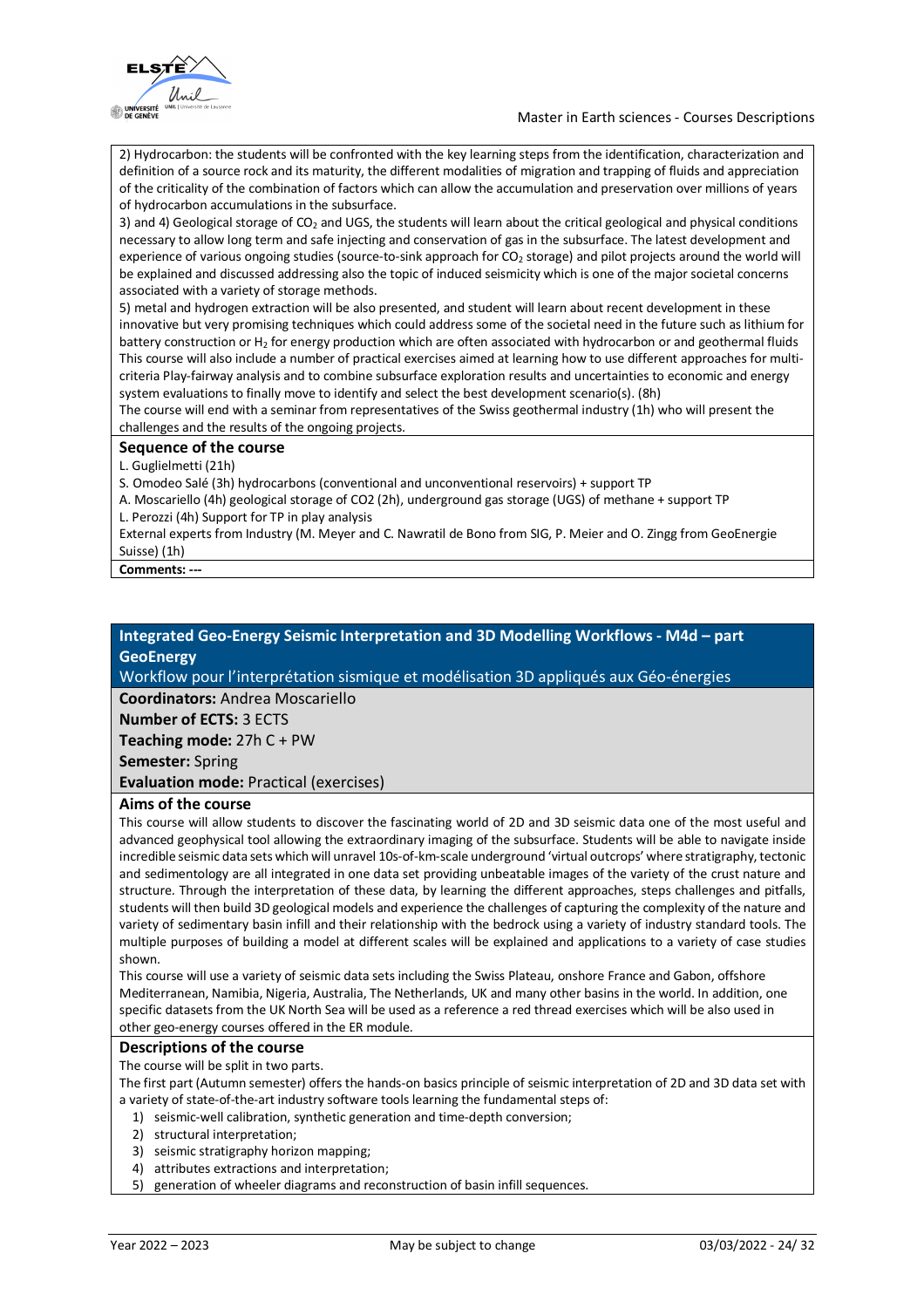

All the above tasks will be logically followed by doing several practical exercises with limited ex-cathedra teaching where students will learn a variety of techniques and tricks to maximize the befits of working with this kind of data.

The second part (Spring semester), after the explanation of the fundamental basics of modelling and the variety of their purposes, students will learn how to build a 3D geological model (from outcrops and subsurface data) going through all the necessary building steps such as:

- 1) building the framework (horizons and faults from structural and stratigraphic interpretation);
- 2) well correlation and horizon QC (Quality Check);
- 3) facies interpretation and reservoir properties;
- 4) fracture modelling;
- 5) volumetrics;
- 6) from upscaling to dynamic modeling (concepts).

All the above tasks will be logically followed by doing several practical exercises with limited ex-cathedra teaching. familiarization with software of be then used to examine and modelling 2D-3D seismic interpretation (recap principles, exercises) to 3D geological models static and dynamic (purpose, definition of conceptual geological modelling, model building techniques, intro to software, exercises).

### **Sequence of the course**

A. Moscariello - (2h) seismic interpretation principles and techniques, advanced methods and applications to geo-energy projects.

O.E. Eruteya - (11.5 h TP) Seismic interpretation hands-on exercise using Petrel and Kingdom workstations: 2D and 3D stratigraphic and structural interpretation (attribute analysis, time-depth conversion) and implication for geo-energy exploration and development.

A. Moscariello - (2h) 3D reservoir modelling principles, techniques and strategy based on business purposes. Examples from different tectono-stratigraphic settings and different modelling objectives.

O.E. Eruteya - (11.5 h TP) 3D reservoir modelling hands-on exercise using Petrel software: fit-for-purpose 3D modeling workflows and implication for geo-energy projects

**Comments:** Part 2 of this course will benefit for the learnings acquired in the Reservoir Characterisation course.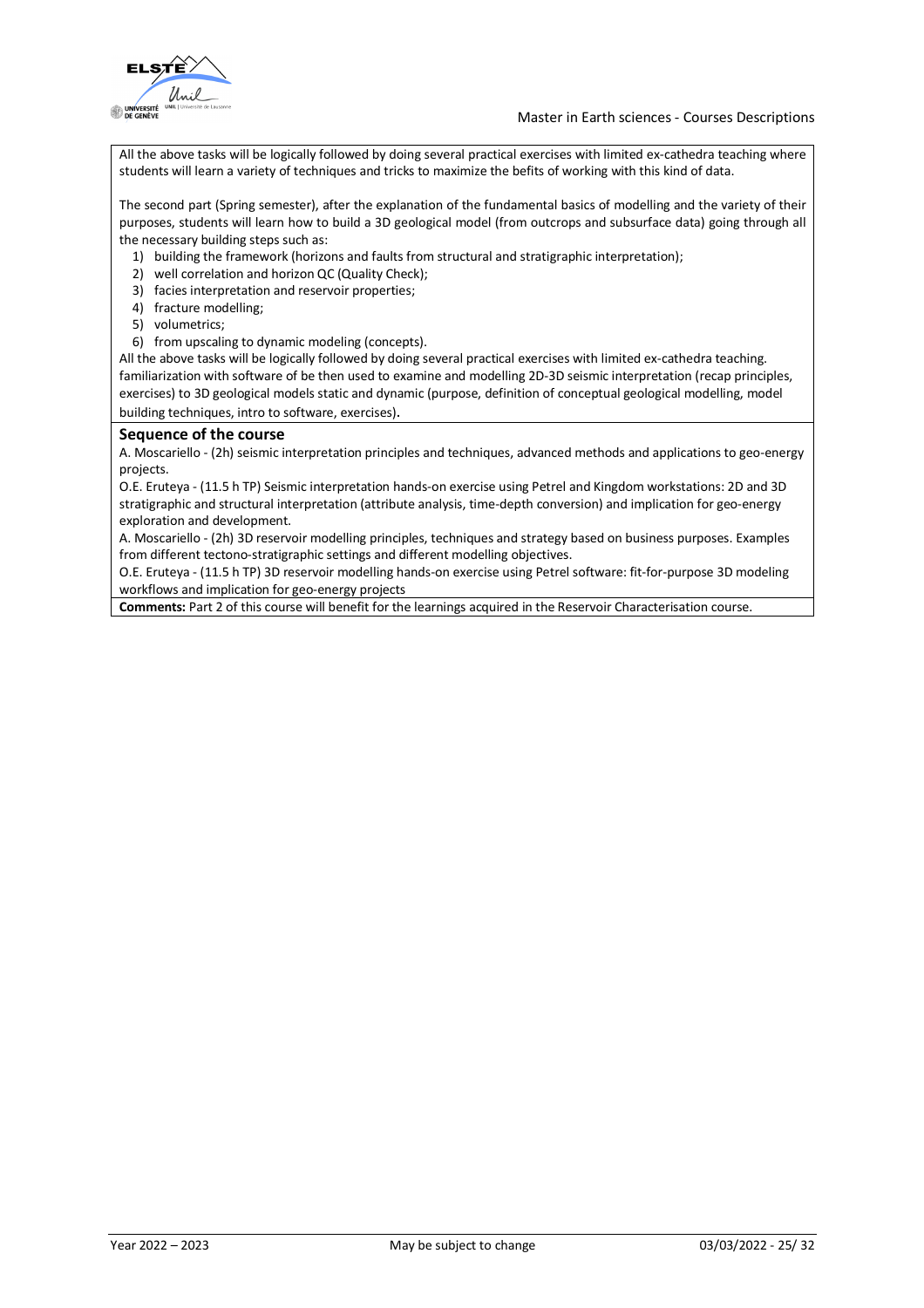



## **Free choice courses**

For courses related to other Master program please look at their program directly

| Gemmology - Free choice                                                                                                                                                                                                            |
|------------------------------------------------------------------------------------------------------------------------------------------------------------------------------------------------------------------------------------|
| Gemmologie                                                                                                                                                                                                                         |
| <b>Coordinators: Laurent Cartier</b>                                                                                                                                                                                               |
| <b>Number of ECTS: 3 ECTS</b>                                                                                                                                                                                                      |
| Teaching mode: 5d CE + PW, 2d F                                                                                                                                                                                                    |
| Semester: Spring 2 <sup>nd</sup> year                                                                                                                                                                                              |
| Evaluation mode: Validation without grade (Practical exercises and written report)                                                                                                                                                 |
| Aims of the course                                                                                                                                                                                                                 |
| <b>Courses part</b>                                                                                                                                                                                                                |
| - Understand how gemstones form, how they can be treated and synthesized                                                                                                                                                           |
| - Overview of mineralogy, crystal chemistry and geology of gems                                                                                                                                                                    |
| - Learn about scientific techniques to test gemstones, and different approaches available                                                                                                                                          |
| - Learn how to identify the over 100 gemstone varieties available using practical hand-held instruments during the                                                                                                                 |
| course using the UNIL gemstone collection                                                                                                                                                                                          |
| Discuss trade issues and sustainable development issues around the extraction, manufacturing and trade of gemstones                                                                                                                |
| <b>Field part</b>                                                                                                                                                                                                                  |
| - Gain an understanding of the gem industry from mine to market by visiting the most important hub for gems in Europe                                                                                                              |
| (Idar-Oberstein, Germany). This includes visiting a mine, museums, a gem lab, gem cutters, diamond cutter and gem                                                                                                                  |
| traders                                                                                                                                                                                                                            |
| - Students will be able to see and touch many gems and get a deeper understanding of how gemmology (the science of                                                                                                                 |
| gemstone testing) ties in with the global gemstone trade                                                                                                                                                                           |
| - This field trip is a unique opportunity to visit all steps of the gem supply chain and for students to interact with and                                                                                                         |
| learn from industry professionals                                                                                                                                                                                                  |
| <b>Descriptions of the course</b>                                                                                                                                                                                                  |
| Course parts                                                                                                                                                                                                                       |
| General gemmology: Gemstone deposits and formation of gemstones, treatments of gems, production of synthetics.                                                                                                                     |
| Gemstone cutting and polishing, identification methods in gemmology: simple instruments and scientific methods.<br>Gemmology of gemstones: The characteristics of diamonds, corundum, beryl, garnet, tourmaline, feldspar, spinel, |
| chrysoberyl, organic gems, quartz, opal, jadeite, nephrite, peridot, topaz, zircon, zoisite, and rare gems.                                                                                                                        |
| Practical gemology: Use of gemmological instruments: refractometer, hydrostatic measurements, specific gravity,                                                                                                                    |
| spectroscopy, dichroscope, UV-lamp, diamond tester, use of loupe and gemmological microscope, identification of                                                                                                                    |
| natural, synthetic, treated gemstones and imitations. Learn to use and interpret gemmological tables and literature for                                                                                                            |
| conclusive identification.                                                                                                                                                                                                         |
| Field part:                                                                                                                                                                                                                        |
| - Visit an old quartz and agate mine to understand local geology and past mining techniques                                                                                                                                        |
| - Visit a diamond cutting facility                                                                                                                                                                                                 |
| - Visit an advanced gem testing lab and a gemmology school                                                                                                                                                                         |
| - Visit coloured gemstone cutters and learn about all the different professions involved from gem mining to the final<br>piece of jewelry                                                                                          |
|                                                                                                                                                                                                                                    |
| - Visit one of the best museum gem collections in the world<br>This mix of visits will give students a good overview into practical aspects of gemmology, and how their expertise in                                               |
| mineralogy/geology/gemmology can apply to the trade.                                                                                                                                                                               |
| <b>Sequence of the course</b>                                                                                                                                                                                                      |
| All by L. Cartier                                                                                                                                                                                                                  |
| Comments: ---                                                                                                                                                                                                                      |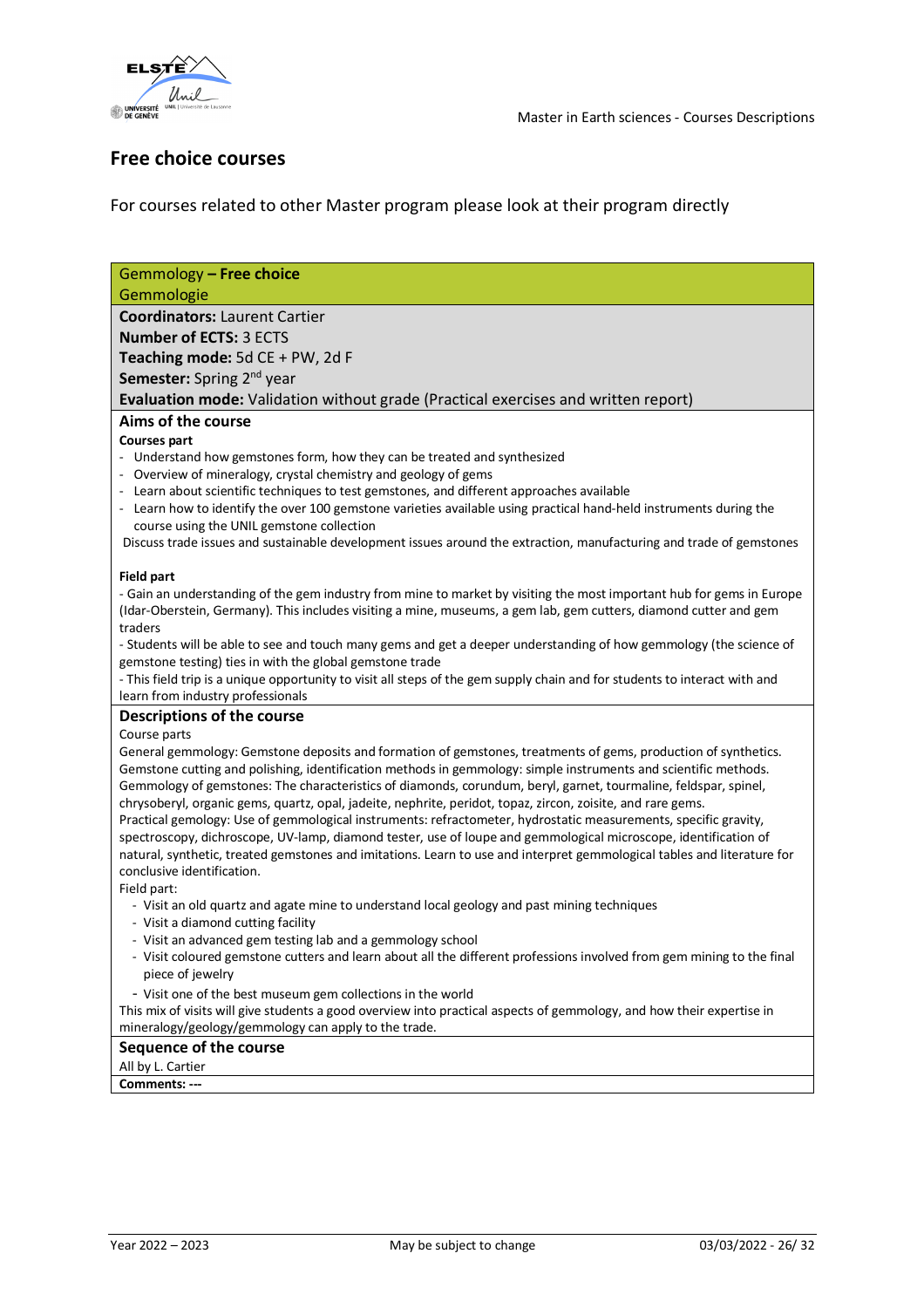

| Sites contaminés : application géologique et environnementale - Free choice                                                 |
|-----------------------------------------------------------------------------------------------------------------------------|
| Sites contaminés : application géologique et environnementale                                                               |
| <b>Coordinators: Stéphanie Girardclos</b>                                                                                   |
| <b>Number of ECTS: 3 ECTS</b>                                                                                               |
| Teaching mode: $5dC + PW$                                                                                                   |
| Semester: Spring 2 <sup>nd</sup> year                                                                                       |
| Evaluation mode: Practice (oral presentation and report)                                                                    |
| Aims of the course                                                                                                          |
| La gestion des sites contaminés est traitée dans ce cours-bloc comme un concept intégral de la gestion des ressources       |
| naturelles et de la protection de l'environnement dans le cadre des objectifs du développement durable en Europe. Il        |
| s'agit de:                                                                                                                  |
| - Connaître les différentes sources des contaminants les plus importants et dangereux, leur persistance et leur diffusion   |
| dans les compartiments environnementaux                                                                                     |
| - Acquérir des connaissances approfondies des techniques physico-chimiques et biologiques (bioremédiation) de               |
| remédiation des sites contaminés                                                                                            |
| - Elaborer un programme d'investigation de sites pollués théorique et évaluer les risques liés à la pollution à l'aide de   |
| données géologiques et hydrogéologiques réelles                                                                             |
| Ce cours s'accompagne d'une visite sur le terrain d'installations de gestion d'un site contaminé                            |
| <b>Descriptions of the course</b>                                                                                           |
| • Typologie de pollution et famille de micropolluants et macropolluants: pollutions minières, urbaines, industrielles en    |
| rapport avec les compartiments environnementaux associés                                                                    |
| · Lois et procédures liées à la gestion des sites contaminés en Suisse et UE                                                |
| • Les mesures techniques préventives et d'assainissement des sites; approches physicochimiques et de                        |
| bioremédiation                                                                                                              |
| · Visite sur le terrain d'un site contaminé du canton de Genève qui illustre les concepts et techniques présentés dans      |
| le cours                                                                                                                    |
| · La gestion d'un site contaminé issu d'une décharge industrielle d'importance nationale                                    |
| · Exercices issus de la pratique en bureau d'ingénieur                                                                      |
| Sequence of the course                                                                                                      |
| S. Girardclos, J. Poté et intervenants externes selon disponibilité (programme détaillé distribué en début de semestre).    |
| Comments: This course is given in French because of the study of Swiss-cantonal-local legislation that is only available in |

### French. Visits of local industries also happen only in French. Course given for the Master MUSE.

**Les déchets: Gestion environnementale et contraintes géologiques – Free choice** Les déchets: Gestion environnementale et contraintes géologiques

**Coordinators:** John Poté

**Number of ECTS:** 3 ECTS

**Teaching mode:** 5d C + PW

**Semester:** Spring 2<sup>nd</sup> year

**Evaluation mode:** Practice (oral presentation and report)

### **Aims of the course**

La gestion des déchets participe à la gestion des ressources naturelles et à la protection de l'environnement dans le cadre des objectifs du développement durable en Suisse. Dans ce cours-bloc de 5 jours, il s'agit de:

- Connaître le cadre historique, économique et social de la gestion des déchets / Acquérir des connaissances sur le cadre légal de la gestion et du stockage des déchets;

- Comprendre les technologies et les pratiques de valorisation des déchets organiques et leur optimisation énergétique; - Mettre en pratique les concepts de la gestion des déchets avec l'aménagement du territoire avec des données réelles.

### **Descriptions of the course**

• Histoire des déchets en Europe centrale / Législation de la gestion des déchets en Suisse et UE

• Valorisation des déchets organiques et optimisation énergétique. Compostage et biométhanisation

• Gestion intégrée des déchets «Life cycle et écobilan». Gestion des déchets solides urbains et assimilés dans les pays en voie de développement

• La Voirie et présentation du programme de gestion des déchets en Ville de Genève / Usine d'incinération des Cheneviers ou de Tridel. Tri, incinération et optimisation énergétiques dans la pratique industrielle (visites)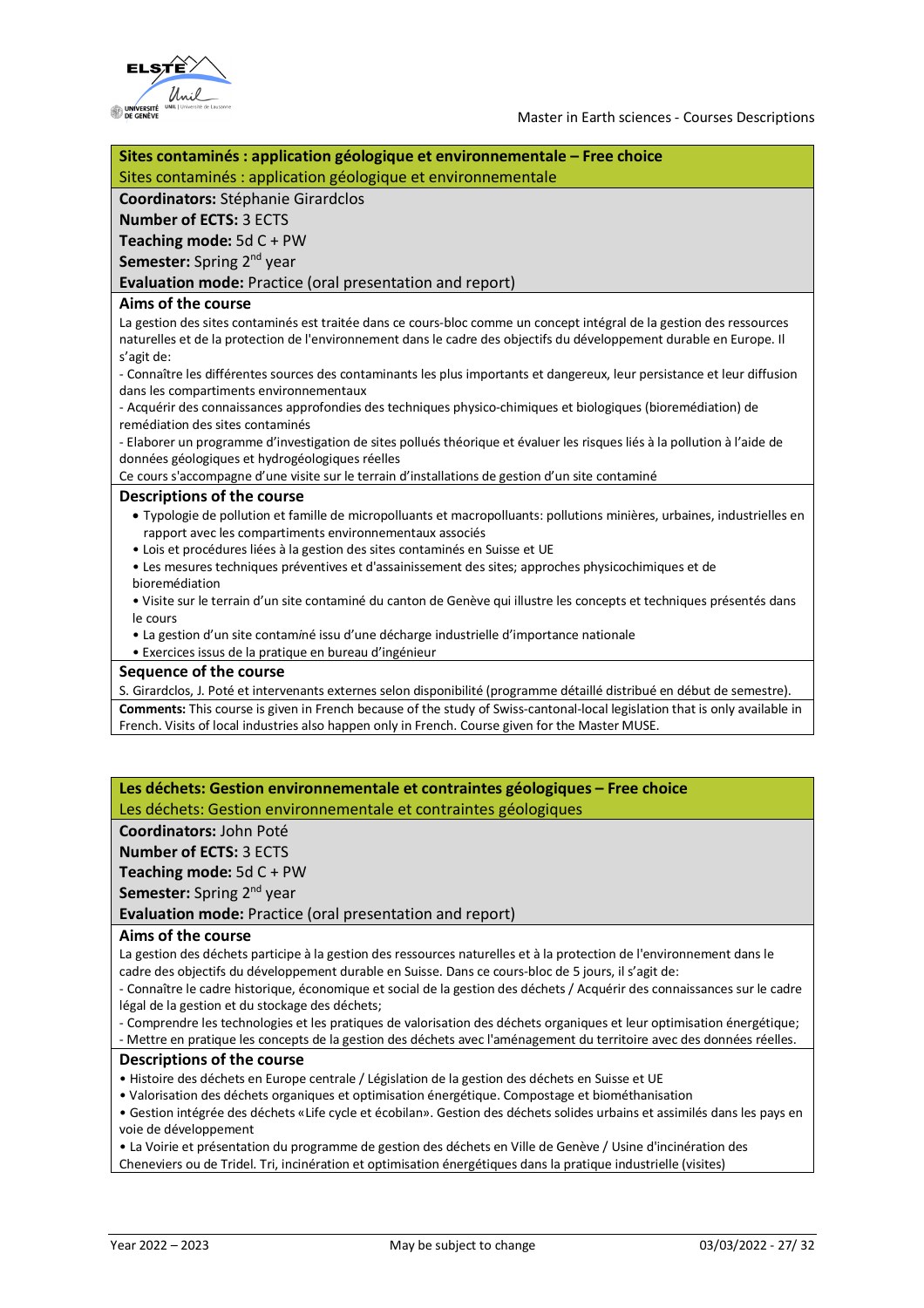

• Site de Châtillon. Tri des déchets, biométhanisation, compostage, la décharge cantonale (GE) et le traitement des percolats (visite)

• Exercice pratique de sélection de sites de décharges dans le Canton de Genève sur la base de données réelles et géoréférencées

### **Sequence of the course**

J. Poté, S. Girardclos, G. Giuliani, M. Patel (programme détaillé distribué en début de semestre)

**Comments:** This course is given in French because of the study of swiss-cantonal-local legislation that is only available in French. Visits of local industries also happen only in French. Course given for the Master MUSE.

### **Construction and interpretation of cross-sections in complex deformed areas – Free choice** Construction et interprétation de coupes transversales dans des zones déformées complexes

**Coordinators:** J.-L. Epard

**Number of ECTS:** 3 ECTS

**Teaching mode:** 27h C + TP

Semester: Autumn 2<sup>nd</sup> year

**Evaluation mode:** Practical (Exercices)

### **Aims of the course**

Provide the necessary skills to study and interpret the tectonic structures in a mountain chain (map and cross section)

### **Descriptions of the course**

Three main topics will be addressed:

1) Methods for balancing detachment folds. In particular, the area conservation methods involving a change in the bed length which are more suitable for the study of the structures of the outer part of mountain ranges.

2) Analysis of the superposition of deformations, mainly interference figures between several folding phases.

3) Analysis of a geological map in the Alps and construction of sections including analysis of axial traces, determination of fold axes and use of these data for the realization of a cross section by cylindrical projection.

The course will be given mainly in the form of guided exercises. It will also include an important part of independent personal work for the construction of a cross-section in the Alps.

It will be validated by the presentation of exercises and a cross-section in the Alps.

### **Sequence of the course**

The detailed sequence of the course depends on the schedule allocated to this course. J.-L. Epard will be the only teacher.

**Comments:** This course is a partial complement to the Microtectonics course offered by M. Robyr (superposition of deformation phases).

### **Microtectonics – Free choice**

Microtectonique

**Coordinators:** M. Robyr **Number of ECTS:** 2 ECTS **Teaching mode:** 18h C + TW **Semester:** Autumn - 2<sup>nd</sup> year

**Evaluation mode:** Practical

### **Aims of the course**

Successive stages in the deformational and metamorphic evolution of a rock are commonly preserved as part of a fabric of a rock and the recognition and correct interpretation of the geometry of the fabrics is essential for the understanding of the evolution of the rock. The main objective of a microstructural analysis is therefore to unravel the sequence of deformation phases in a specific area and to link this sequence to metamorphic events, in order to establish a pressuretemperature and relative time path. A large part of the course is dedicated to practical work based on the description and interpretation of microstructures in thin sections of rocks.

### **Descriptions of the course**.

This course will provide the tool to identify the specific geometries of the fabric in deformed rocks that can be used to link the crystallization of a mineral with a specific deformational phase. Similarly, this course will give the tools to correctly interpret the geometry of the fabric in order to establish the sense of shear associated with a phase of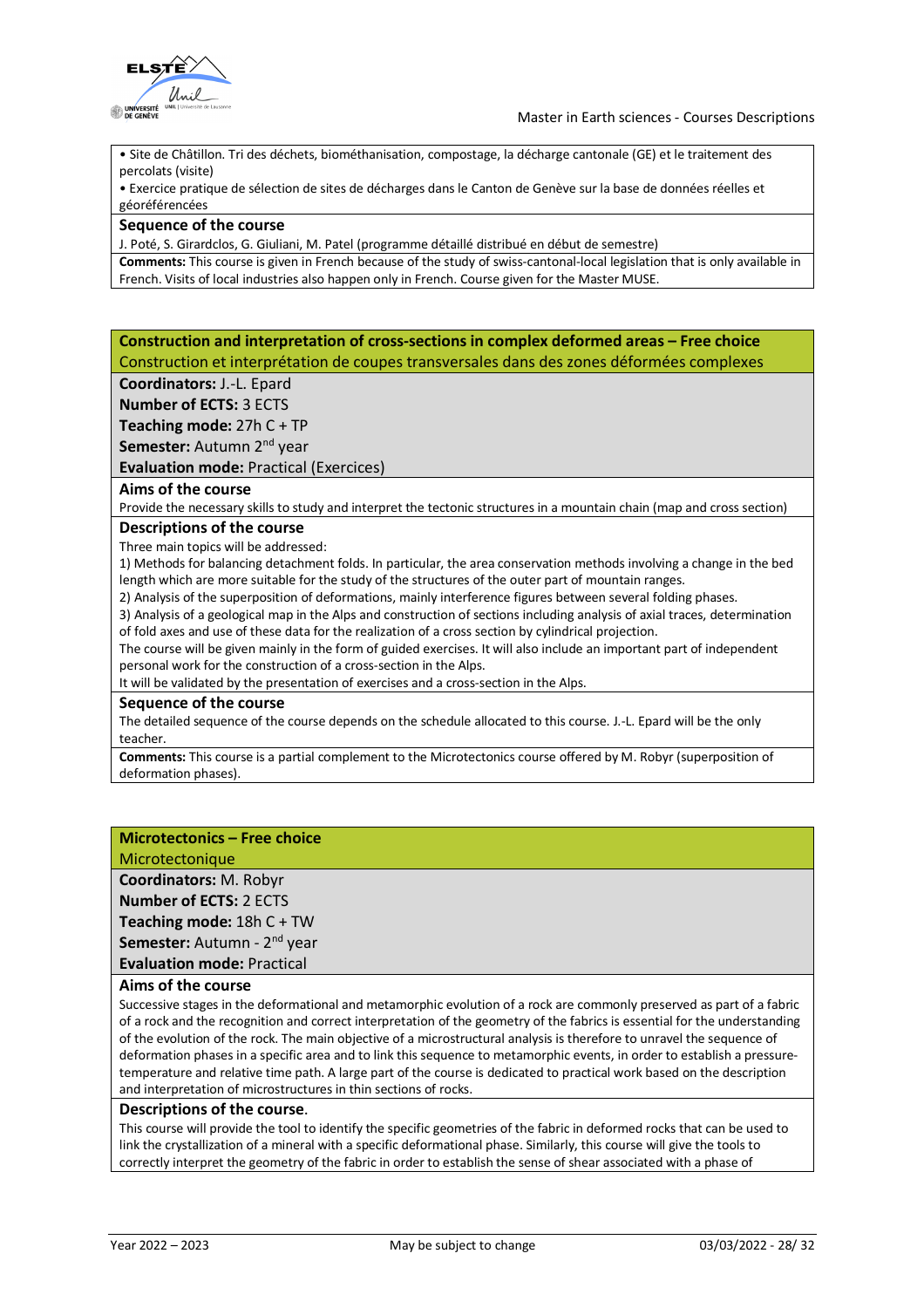

deformation. The description and interpretation of those specific microstructures will be done through the observation of thin sections of rocks with the microscope

#### **Sequence of the course**

The course will start with about one hour of theory on a specific topic and the remaining time of the course will be dedicated to practical work consisting on the observation of microstructures in thin sections.

**Comments: ---**

### **SPACE-RISKS – Free choice**

Géomatique appliquée à l'analyse du risque

### **Coordinator : Corine Frischknecht**

**Number of ECTS : 3 ECTS Teaching mode : 5d C + PW Semester : Spring 2nd year**

### **Evaluation mode : Practice and written report**

### **Aims of the course**

- Conduct a risk analysis, regardless of the hazard considered
- Understand the issues related to the spatial analysis of risk
- Present results in an understandable format
- Use different GIS analysis tools

### **Description of the course**

This course aims at allowing participants to handle the notion of risk and to use GIS methods to assess risk qualitatively and quantitatively. This course will allow to work on the various aspects of risk, considering different hazards (floods, volcanic eruptions, earthquakes) and physical and social vulnerabilities in order assess the potential economic losses and loss of life induced by natural phenomena.

### **Sequence of the course**

TO BE COMPLETED.

### **Comments**

This course is given in French as it is part of the complementary certificate of geomatics at the University of Geneva, offered in French.

Pre-requisite: some basic knowledge in GIS (ArcGIS or QGIS)

### **Model parameter estimation and uncertainty quantification – Free choice** Estimation des paramètres du modèle et quantification de l'incertitude

**Coordinator : Niklas Linde Number of ECTS : 5 ECTS Teaching mode : 56h C + PW Semester : Spring 2nd year Evaluation mode : Practice**

### **Aims of the course**

This course is directed to students that want to understand how to combine available data and prior knowledge to parameterize geological, geophysical, or hydrological models.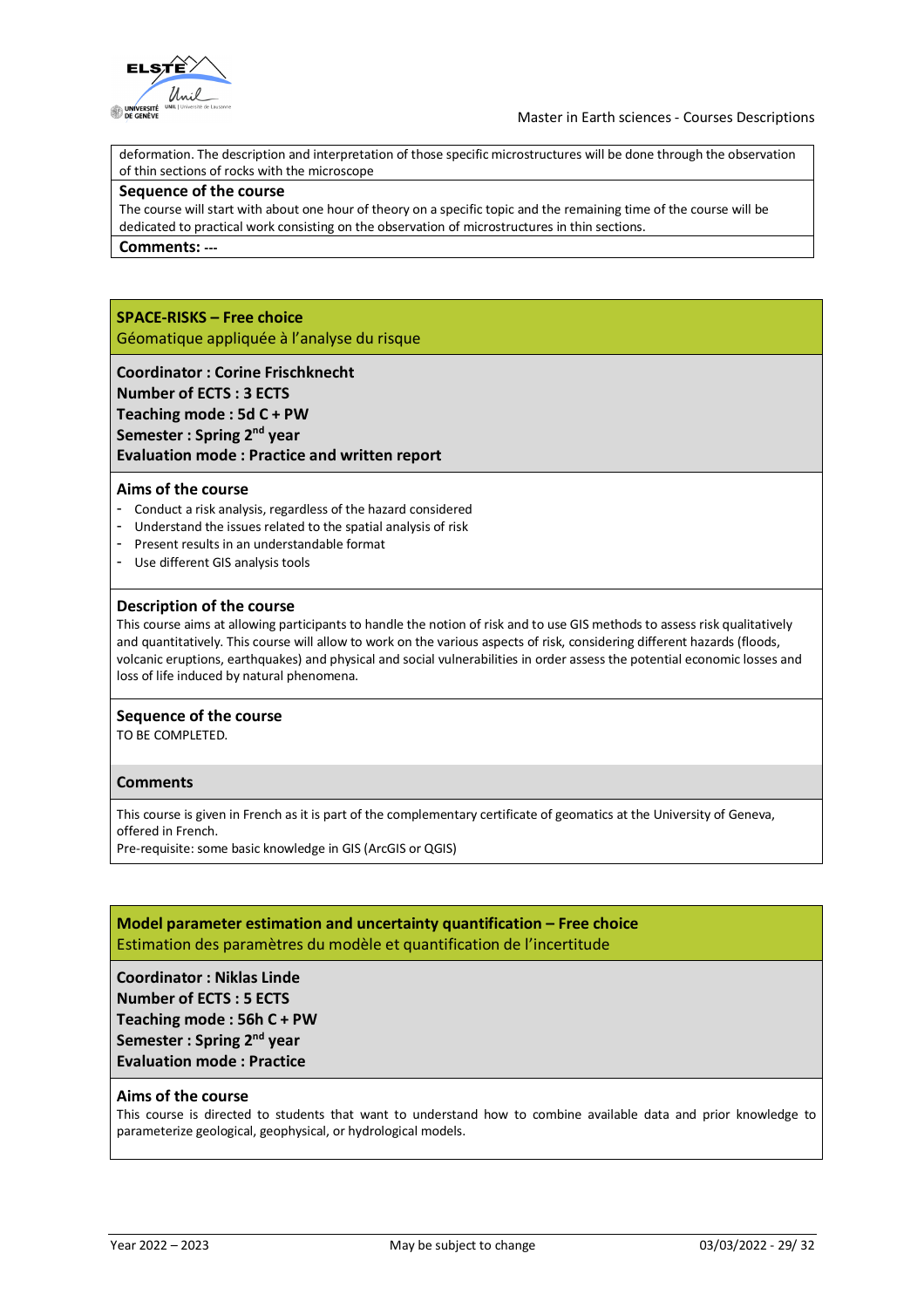

### **Description of the course**

Many geoscientific problems consist of inferring system properties or to predict its response from a limited amount of noisy data. For example, what is the most likely permeability distribution of an aquifer or reservoir given a series of pumping tests? What is the maximum lateral extent of a geological body given geophysical data and surface observations? All such problems can be phrased asso-called inverse problem in which the data and its associated uncertainty is merged with a physical model that describes the relation between the model and its response under the constraint that any prior constraints about subsurface properties are honoured. This courses starts by reviewing basic probability theory before introducing classical solutions to the inverse problem, such as least-squares and maximum likelihood, as well as probabilistic formulations. Through a series of examples from the geosciences, we review the main components of an inverse problem and investigate how different solutions affect the resulting models and model uncertainty assessments. The students will work with existing data sets and software to gain an intuitive and practical understanding of how to obtain models that bring the most out of the data without resorting to interpretation of noise and artefacts. The course also considers both pragmatic and more theoretically based approaches to assess the reliability of the models obtained.

### **Sequence of the course**

All done by Niklas Linde.

### **Comments**

Course proposed in the Master in Environment (UNIL)

### **Hazards and risks of slope mass movements field camp – Free choice** Dangers et risques des mouvements de masse sur les pentes – camp de terrain

**Coordinator : Marc-Henri Derron Number of ECTS : 5 ECTS Teaching mode : 80h F Semester : Spring 2nd year Evaluation mode : Practice**

#### **Aims of the course**

Mise en pratique des bases de l'investigation de terrain pour l'analyse des aléas gravitaires

#### **Description of the course**

Camps de terrain associé au cours "Erosion and slope movements"

- Introduction pratique à l'étude des stabilités et mouvements de versant:
- glissements de terrain
- laves torrentielles
- chutes de blocs
- Méthodes:
- cartographie des phénomènes
- évaluations des aléas
- modélisation des phénomènes

Ce cours se déroule sur le terrain la journée (cartographie, relevés de mesures, LiDAR, photogrammétrie SfM,...) et au laboratoire le soir (analyse, modélisation, rédaction).

#### **Sequence of the course**

All done by Marc-Henri Derron.

#### **Comments**

Course proposed in the Master in Environment (UNIL)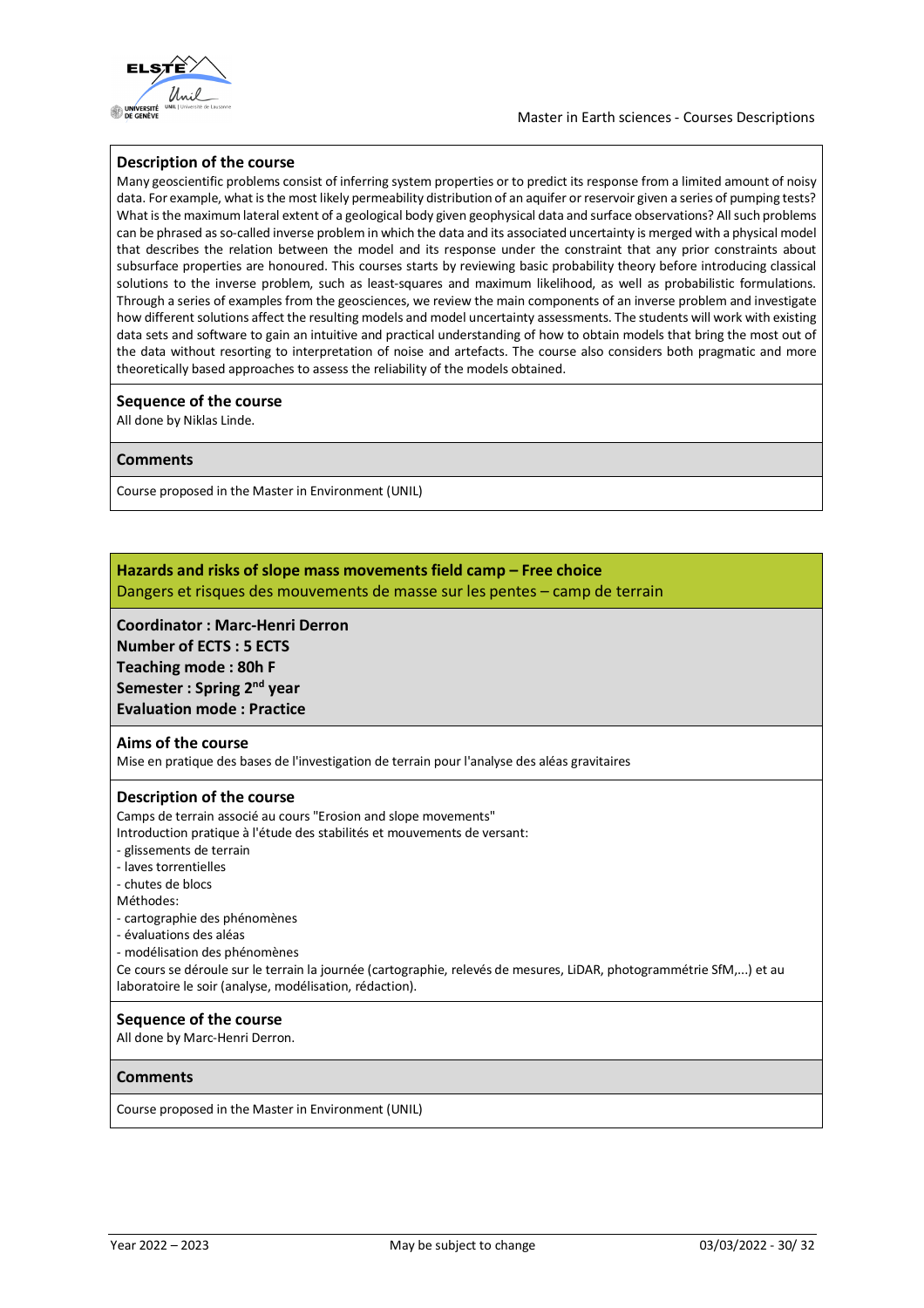

## **Biomineralization – Free choice**

Biomineralisation

**Coordinator : Anders Meibom Number of ECTS : 4 ECTS Teaching mode : 42h C + PW Semester : Autumn 2nd year Evaluation mode : Practice**

### **Aims of the course**

Understanding process and role of biomineralization (minerals formed by living organisms) in context of Earth's evolution,global chemical cycles, climatic changes and remediation.

### **Description of the course**

Biomineralization refers to the processes by which organisms form minerals. It is therefore, by definition, a highly multidisciplinary field that spans both the inorganic and the organic world. The phenomenon of biomineralization is relevant to the Earth, Environmental and Life Sciences on practically all length scales. From the immense scale of reefsystems and global ocean life-cycles to small bacterial communities, the impact of biomineralization spans length scales of at least 12 orders of magnitude and a large fraction of geological time! But despite the global environmental impact of biomineralization and its fundamental scientific importance, there is still no consensus about the basic biological mechanisms involved.

This class aims at giving the student an insight into the study of fundamental biological processes that shape biominerals and determine their chemical and isotopic composition. The physiology of biomineralization, matrix-mediated control of biominerals, cell-biomineralization interface will be discussed for a number of organisms, including bacteria, corals, foraminifera and sponges.

The occurrence of biominerals in the geologic record and their use as paleo-climate recorders will be discussed together with biomineralization induced by bacteria, with important implications for mineral ore formation and remediation of contaminated sites.

### **Sequence of the course**

All done by Anders Meibom

### **Comments**

Given at EPFL – please look at the schedule on the EPFL: https://edu.epfl.ch/coursebook/fr/biomineralization-from-natureto-application-ENV-406

### **SwissSIMS winter School– Free choices**

Ecole d'hiver SwisSIMS

### **Coordinators:** J. Marin-Carbonne

**Number of ECTS:** 2 ECTS

**Teaching mode:** 4.5 days C + TP

**Semester:** Spring 2nd year – biannual (in early February, before the beginning of the spring semester)

### **Evaluation mode:** Practical

### **Aims of the course**

This SwissSIMS winter school aims to provide advanced knowledge on Secondary Ion Mass Spectrometry (SIMS) instrumentation and applications in geosciences. During the school, students will attend lessons on SIMS theory, isotope mass spectrometry, standard calibration, data reduction and error propagation as well as practical sessions. Various application examples will be given by SwissSIMS researchers. One invited SIMS expert will give a short course on a research topic approached from a SIMS prospective, like geochronology, volcanology, cosmochemistry or geobiology. During the week, students in small groups will have the opportunity of to follow a basic training on tuning the instrument as well as the possibility of preparing one SIMS mount with a specific material ands and analyzing it/them for isotope analyses. Particular sessions on sample preparation protocols and characterization of the surface will be included and students will use the laboratory equipment. A lab tour will be organized that will include other laboratories in the Centre of Advance Surface Analyses (CASA, NanoSIMS, cryo SEM and Electronic Microprobe). Exercises on standard calibration, data reduction and error propagation will be mandatory.